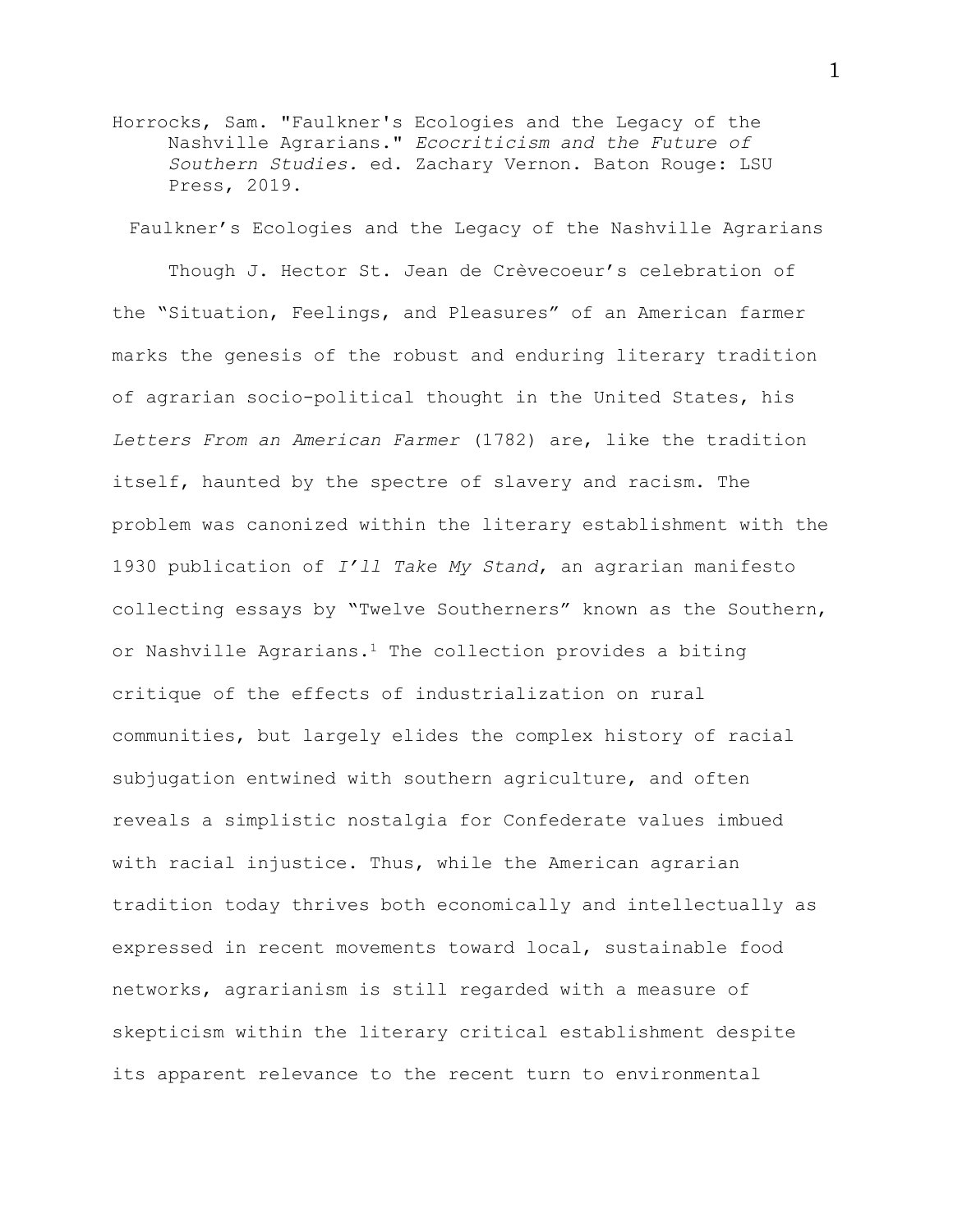criticism. Indeed, the ecocritical response to the Nashville group—who performed extensive and explicit literary-critical plumbing of the nexus of nature and culture decades before the term "ecocriticism" was coined-has largely been to ignore them.<sup>2</sup> This is unfortunate, because the full breadth of the agrarian tradition offers animated and apposite critique of the ways globalizing industrial processes entail negative relationships between humans and their environment. And, perhaps more importantly, the agrarian tradition provides a radically responsive economic program for extricating ourselves from those damaging relationships, which is sorely lacking in mainstream ecocriticism. Unfortunately, Wendell Berry's decades-old refrain that environmentalism "has no economic program, and [thus] has the status of something exterior to daily life," still rings true: ecocriticism's activist intent and promise continues to be stymied by a reluctance to theorize the economic changes necessary to foster ecological health (77).

This essay will reexamine the legacy of race in the agrarian tradition by turning to a contemporary of the Nashville Agrarians whose treatment of race, rurality, agriculture, and modernity has occasioned overwhelming critical praise rather than reproof: William Faulkner. By transcending the Nashville Agrarians' focused polemics in expansive narrative surveys of an entire southern landscape, Faulkner reveals that the difference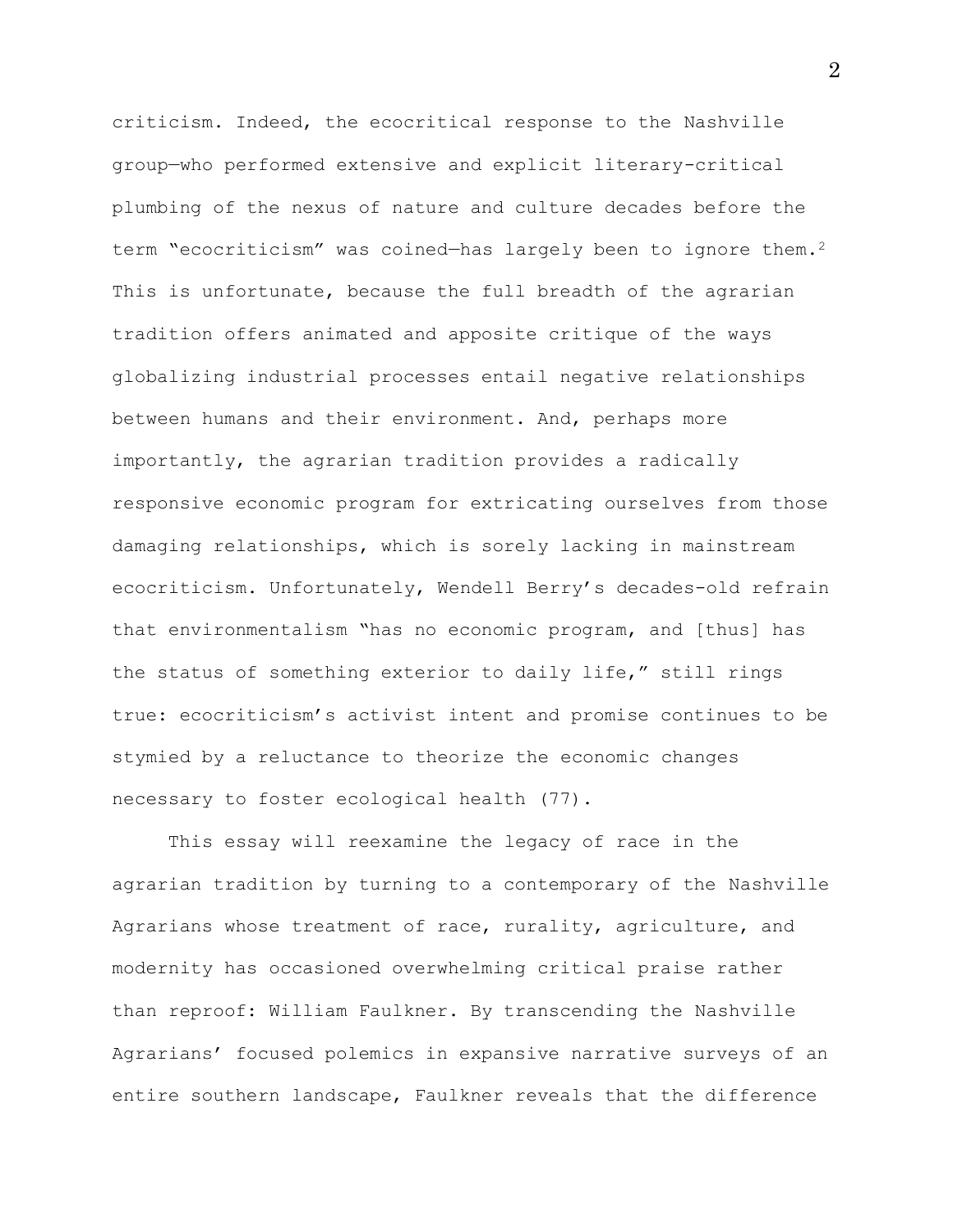between agrarianism and industrialism is more than merely ideological, but also at its core *ecological.* Through the dramatization of settings spanning the continuum between industrial and agrarian ecologies, Faulkner's fiction exposes the fundamental flaw in the nostalgic Nashville argument: plantation (agri)culture in the South, and its racist social legacy, is the antithesis of agrarian ecological interaction, rather than its fullest expression. Agrarian ecologies feature flows of energy which build and conserve the health of all beings comprising the land, whereas the plantation ecologies lauded by many of the Nashville group entail the extraction of energy at the expense of health for the sake of human profit. As such, plantation landscapes more accurately feature characteristics of industrial ecologies, such as racist ideologies rationalizing the exploitation of humans and land. Faulkner's novels both demonstrate this connection between racism and industrial plantation ecologies, and display the disruption of racist interactions in the more truly agrarian ecologies he narrativizes. After elaborating this dynamic in readings of *Absalom, Absalom!* (1936) and *Flags in the Dust*  (1927), I will turn to *Go Down, Moses* (1942) to explore how a renewed agrarian vision can effect positive change within both ecocritical scholarship and today's global landscape of environmental racism and injustice.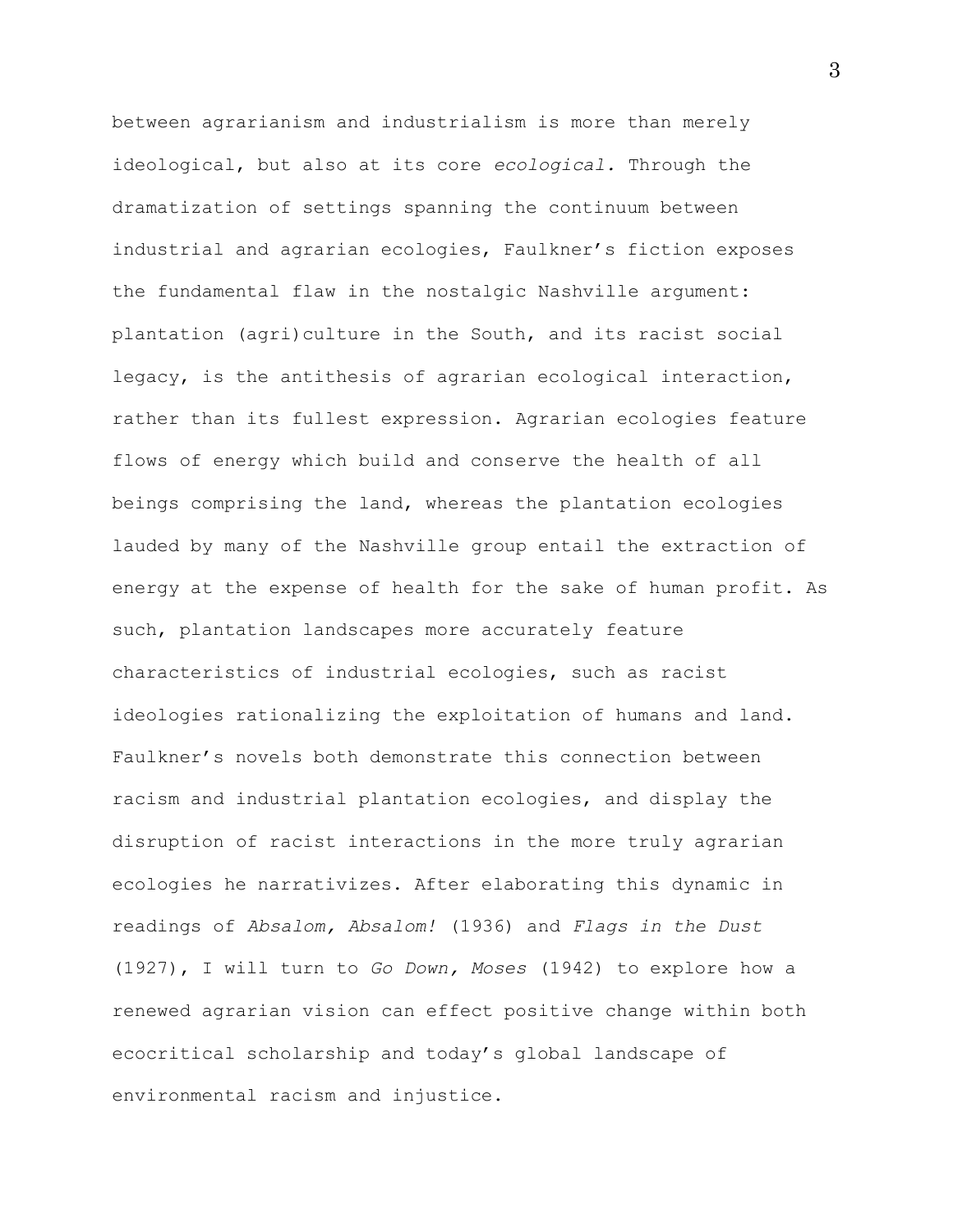It is remarkable how little the early twentieth-century South's premier novelist had to do with the literary "renaissance" occurring just a few hours north of Oxford in Nashville. While the Nashville group viewed themselves as a literary cohort solidifying a distinct southern response to the global modernist landscape, Faulkner was, so he would say, "not really a literary man," but more "a farmer, a country man [who] like[s] to write" (qtd. in Meriwether 191). Allen Tate, annoyed by these georgic pretentions and Faulkner's social standoffishness, said plainly that Faulkner was "a man I did not like," though he, with the vast majority of the Nashville group, greatly admired Faulkner's writings; Cleanth Brooks demonstrates that the group, "from a very early date, were aware of, and on record about, Faulkner's promise and his genius" (Watkins 106, Brooks 26). Faulkner, on the other hand, preferred to live and work in his native Oxford community rather than the cosmopolitan university circles of the Nashville Agrarians, and showed little interest in either their literary or critical output. But despite these personal differences, the two groups shared much the same agrarian philosophical foundations: namely, a belief in the moral worth of a life spent farming the land.

The central thrust of *I'll Take My Stand* posits the dominant American ideology of capitalist industrialism as a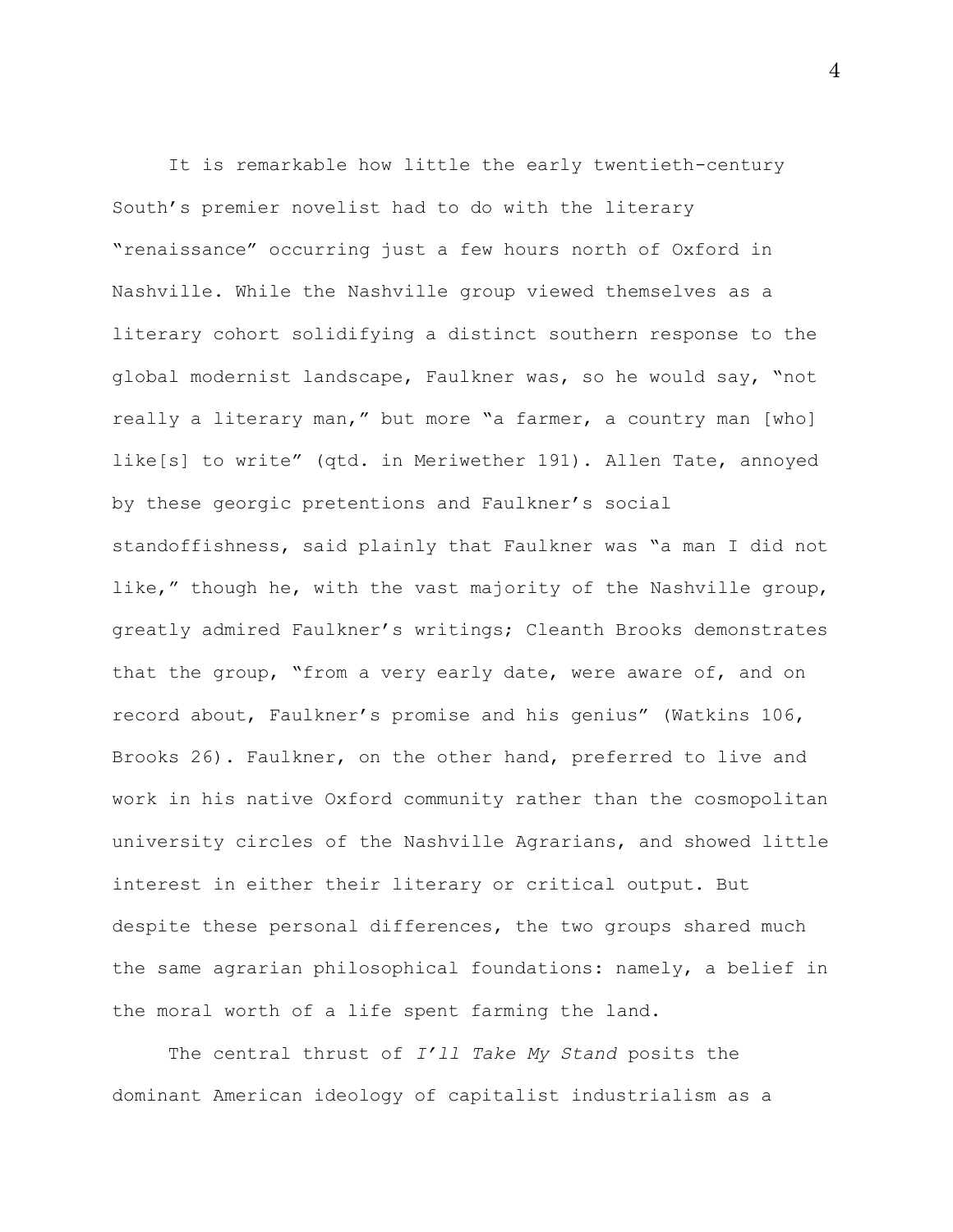distortion of the "right" relationship between humanity and nature.<sup>3</sup> This occurs as property and the means of production are amassed into fewer hands, changing former proprietors into modern employees. This shift generates an alienating layer of corporate bureaucracy between the individual and the land which sustains it, and creates concentrated profit by effecting general poverty under the guise of a "progress" that is in fact merely increased consumption. Centrally, this poverty is not only economic but psychological and spiritual too, as "nature industrialized, transformed into cities and artificial habitations, manufactured into commodities, is no longer nature but a highly simplified picture of nature. We receive the illusion of having power over nature, and lose the sense of nature as something mysterious and contingent" (xlii). Thus industrialism is not only "the economic organization of the collective American society" but also its modern "gospel": a hegemonic, self-fulfilling paradigm which permits recognition only of further industrialization as cure for the ills it creates. Against this industrial ideology, *I'll Take My Stand* advocates an "agrarian" one, which posits "the culture of the soil" to be the "best and most sensitive of vocations, and [suggests] that therefore it should have the economic preference and enlist the maximum number of workers" (xlvii).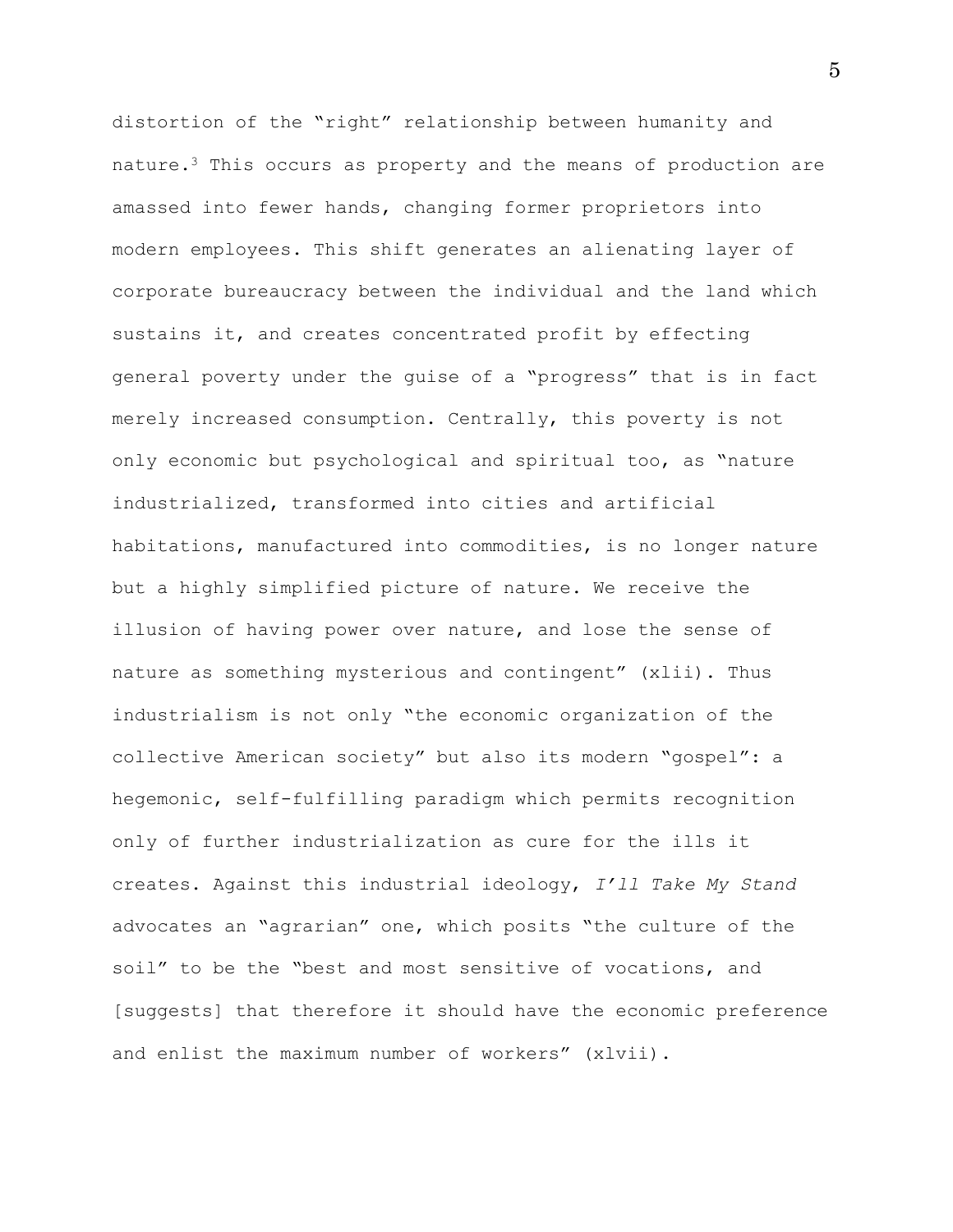Most would agree that Faulkner, in statements both in his fiction and without, appears to largely agree with the basic tenets of this resistance to modernity, though his mode of expression is never so didactic. In the words of Floyd Watkins, Faulkner and the Nashville Agrarians tend to "philosophically like the same things: a close relationship to the land and nature, the historical and the traditional, farming, the rural, the South, individualism and small communities, labor … and a simple religion" (53). Brooks goes a step further, arguing that "for all their differences in forms, tonalities, and specific subject matters, [Faulkner and the Nashville Agrarians] differed very little in their devotion of their native region and what they have to say about it in praise and in reproof" (39). Though the remainder of this essay will assert a major difference of "praise and reproof," I concur that the core of Faulkner's agreement with the Nashville Agrarians is that "devotion" to his "native region": the deep and abiding love for the ecology—animal, plant, human, soil, water, and wind—of northern Mississippi that remains among the most commented-upon characteristics of his writing and his worldview. Faulkner refers to the South as "the only really authentic region in the United States, because a deep indestructible bond still exists between man and his environment"; for Faulkner, as for the Nashville group and indeed all agrarian thinkers, the essence,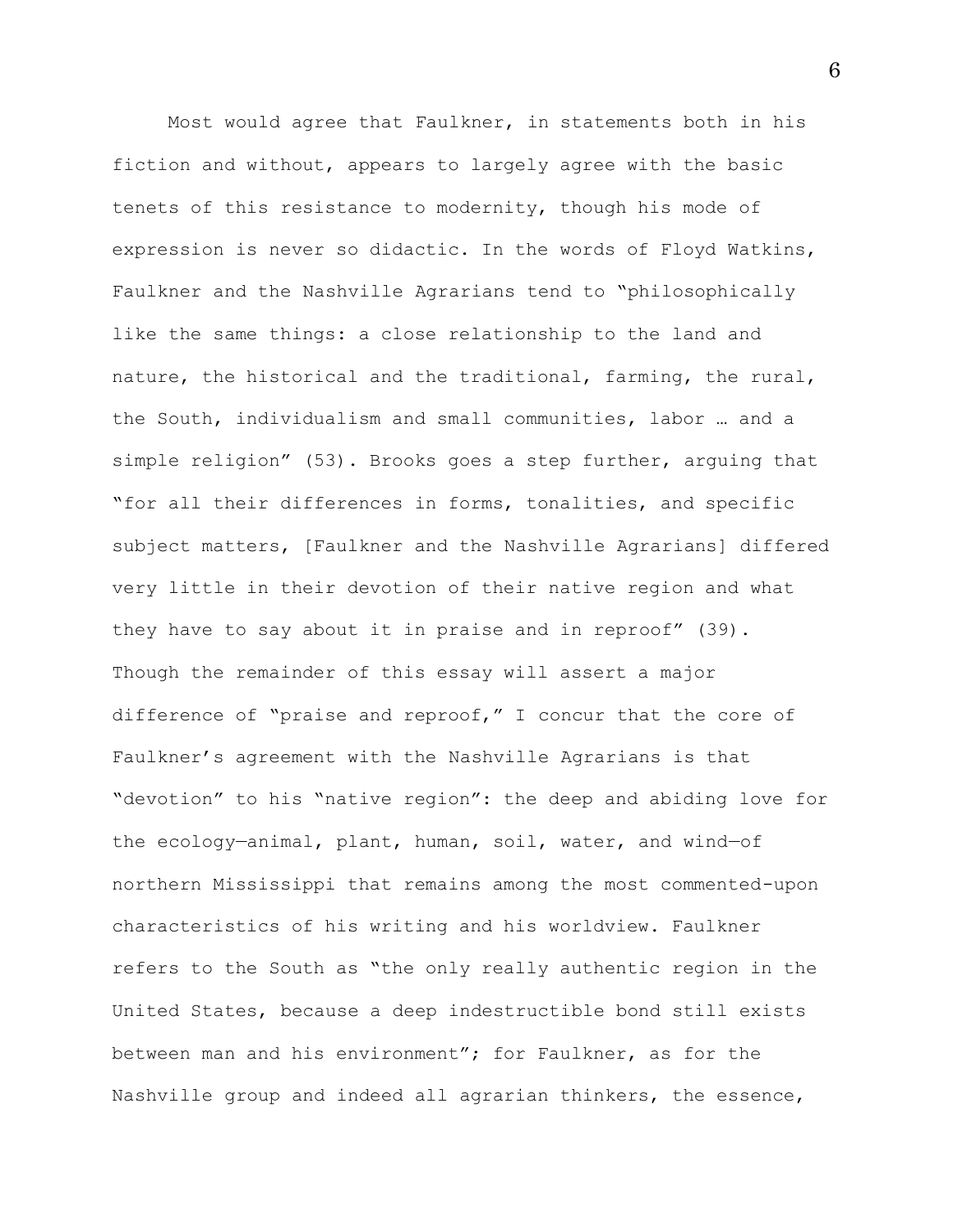the shape of this inevitable bond reflects all other ties within the total ecology of a given landscape (qtd in Meriwether 72).

The source of the apologies for slavery and other racist positions found in many of the essays comprising *I'll Take My Stand* is a failure to discern key differences between the ecological characteristics of plantation and yeoman agriculture. Indeed, the Nashville Agrarians often conflate the two systems. Frank Lawrence Owsley displays this assumption most succinctly in his presentation of the southern historical narrative that Paul Conkin asserts to be "accepted by all the contributors" of *I'll Take My Stand* (81). Owsley writes,

the system of society which developed in the South, then, was close to the soil. It might be organized about the plantation with its wide fields and its slaves and selfsufficiency, or it might center around a small farm … tilled by the owner, undriven by competition, supplied with corn by its own toil and with meat from his own pen. … It might be crude or genteel, but it everywhere was

fundamentally alike and natural. (72-3)

But plantations and agrarian farms are *not* fundamentally alike, differing in their economics, social relations, politics, environmental engagement, and even logics.<sup>4</sup> In short, their entire ecology, the broader network of all these systemic relations, is different. The Nashville Agrarian who grasps this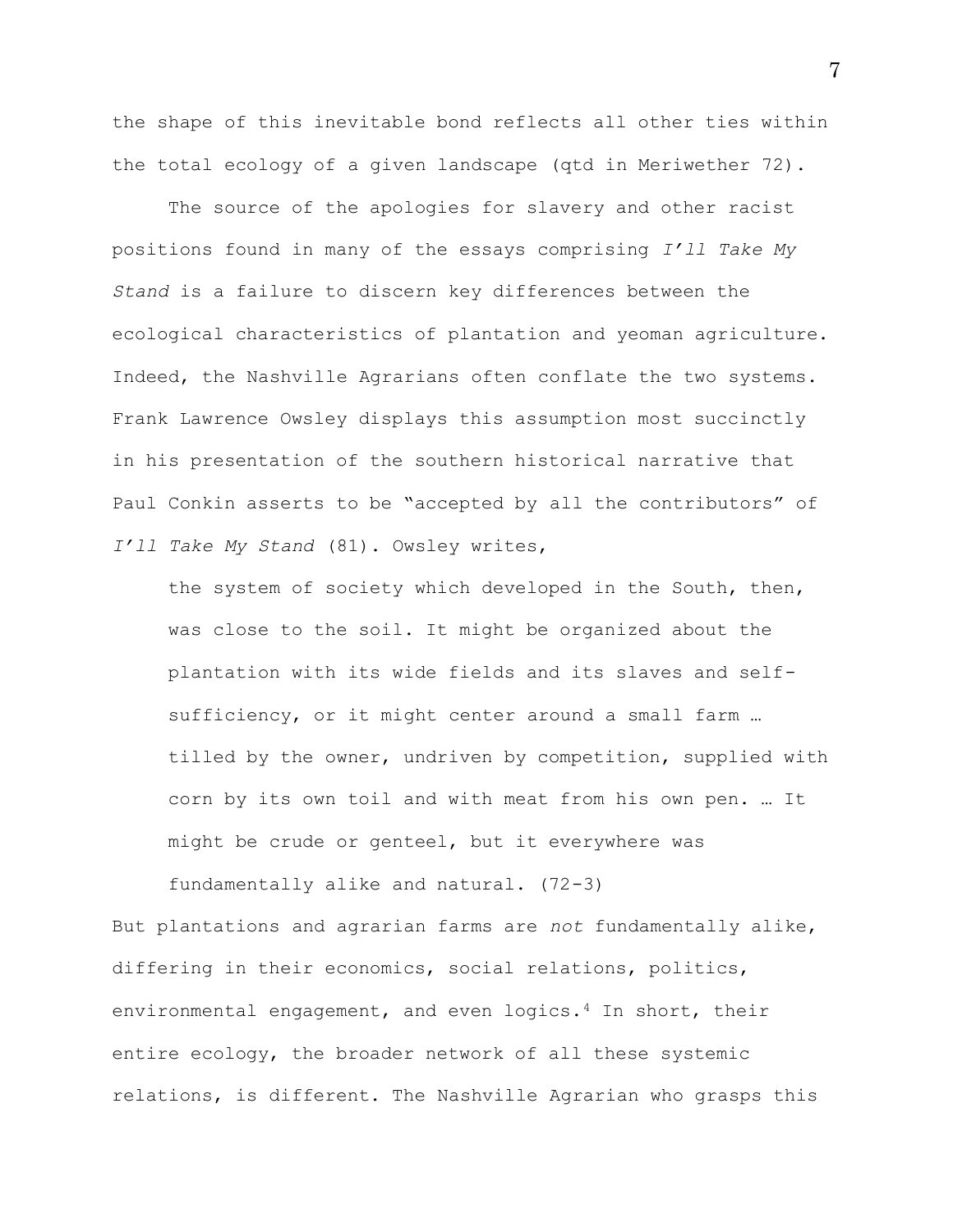most firmly is Andrew Lytle, whose "The Hind Tit" describes the traditional agrarian ideal of an economic ecology organized around the workings of various small, owner-operated, agriculturally diversified farmsteads which rely on a familybased workforce and a simple local market for small trade. A preponderance of such small farmsteads is the key to the American agrarian ideal, because the personal responsibility and management of a farm provides a constant reminder of the entwined fates of humanity and land that facilitates an active respect for both. This is recognized from Crèvecoeur and Thomas Jefferson (whose own troubled legacy of agrarianism and race looms in the literal center of Faulkner's Yoknapatawpha County) to modern agrarian thinkers. In the introduction to his essay collection *The New Agrarianism*, editor Eric Freyfogle writes that agrarianism

is moral orientation as well as a suite of economic practices, all arising out of the insistent truth that people everywhere are part of the land community, just as dependent as other life on the land's fertility… From this recognition of interconnected life comes an overriding attentiveness to the health of the land. (xiii, xix)

This entwined ethical and economic "attentiveness" generates the sustainable and just biological relationships that comprise an agrarian ecology. To an agrarian mind, the exploitation of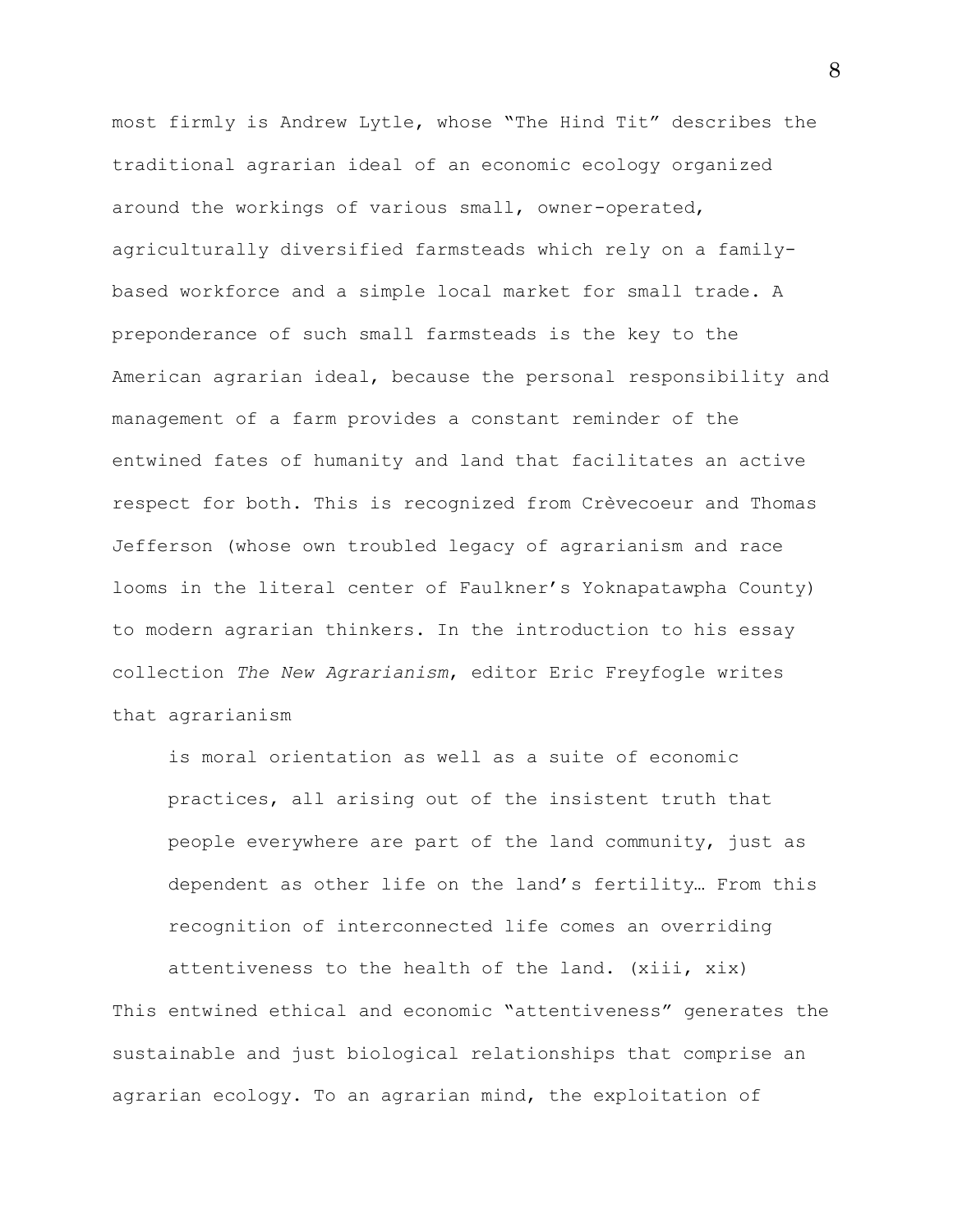chattel slavery would be as ethically reprehensible as abusing the land to which one's own well-being is concomitant.

By contrast, the plantation society lamented by Nashville Agrarians like Owsley relies on such abuse, and requires not an agrarian but an industrial ecology, or an ecosystem in which the network of actant relations has been re-ordered to suit the logic and goals of industrialism. Like the farms comprising most of our agricultural system today, southern plantations were monocultural and profit-driven, depending entirely on both an industrialized global market for processing and sale of goods and a vast exploited workforce for labor. Ironically, plantation agriculture is the foundation upon which rests the entire industrial program that the Nashville "Agrarians" disdain. It is only by appropriating the real virtues of slaveless, small-scale agrarian ecologies that Owsley can arrive at the troublesome conclusion that "slavery … was part of the agrarian system, but only one element and not an essential one," and other contributors can continually invoke his claim that "the irrepressible conflict" leading to the Civil War "was not between slavery and freedom, but between the industrial and commercial civilization of the North and the agrarian civilization of the South" (73-4). But small, agrarian family farms abounded on both sides of the antebellum Mason-Dixon, as did industry: mechanical in the North, and agricultural in the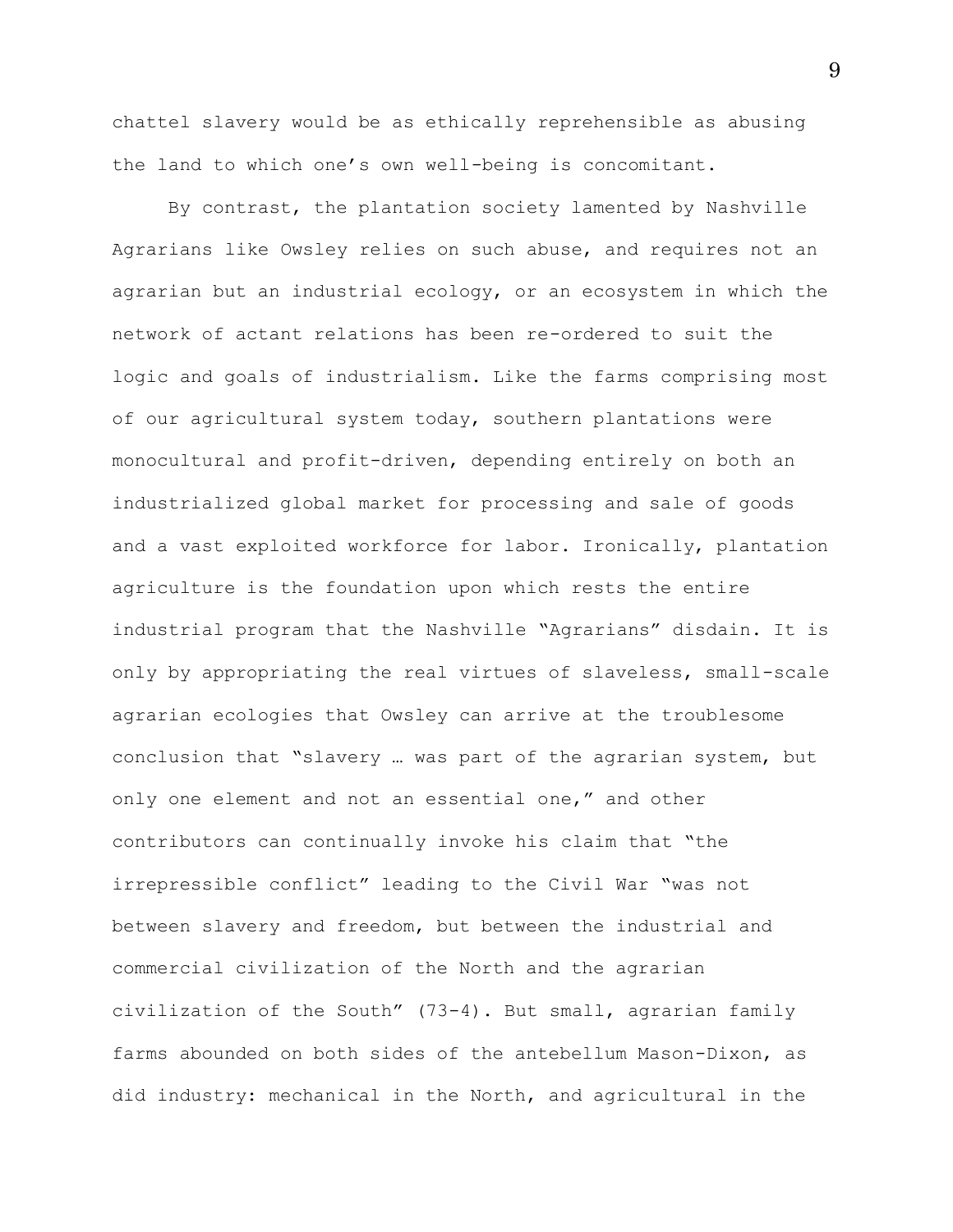South. Thus, the Nashville Agrarians mistake the South's embedded racial subjugation as an aspect of its agrarian tradition, rather than as a symptom of the South's societal aberration from the agrarian ideal, which was ironically more widely realized in the less-Confederate upland South and rural North before the war.

Faulkner, however, harbors no such illusions, and rather than eliding or apologizing for the South's racial injustices, he delves directly into their horrors and causes. Robert Penn Warren, the Nashville Agrarian who most redeemed his earlier segregationist views, writes that Faulkner's work "undercuts the official history and mythology" of the South that the Nashville Agrarians perpetuate by demonstrating that an individual's status as "Negro … is such by social definition and not by blood" (259). Warren argues that this truth arises within Faulkner's work from his very agrarian presumptions. For Faulkner, racist cultural structures derive from the same basic flaw of industrial use of land as do many other modern ills. As Warren explains, "the rejection of the brother, the kinsman, [is] a symbolic representation of the crime that is the final crime against both nature and the human community": "the sin against reality, the sin of abstraction, the lack of reverence for nature that permits one to manipulate and violate it" (262, 253). In Warren's words, Faulkner's work reveals that "the right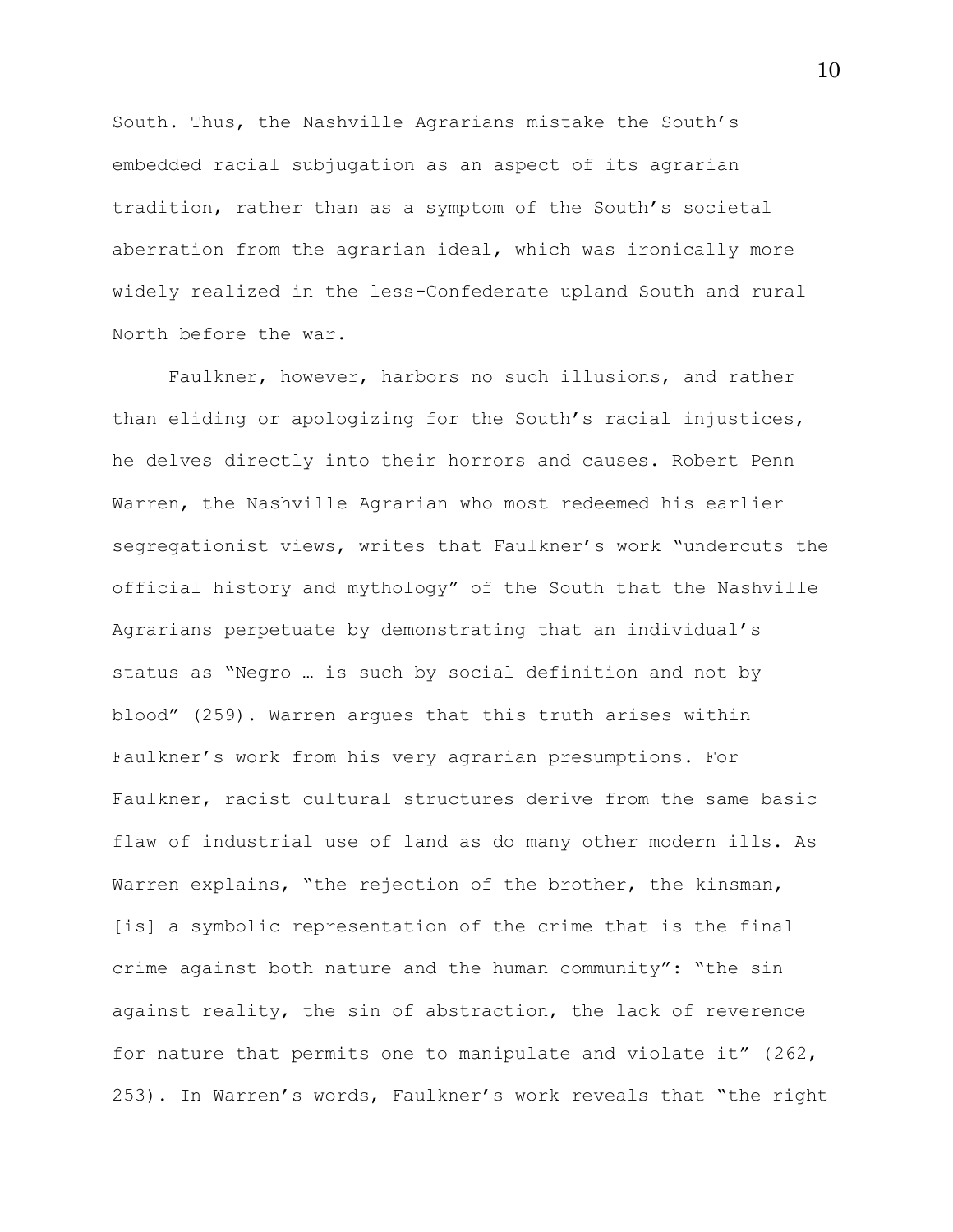attitude toward nature and man is love. And love is the opposite of the lust for power over nature or over other men" (51). The remainder of this essay will explore, first in Faulkner's narrative world and then in our own, where we can locate that "right attitude toward nature."

Thomas Sutpen is one of Yoknapatawpha County's most villainous inhabitants, the man whose sins against humanity, nature, and God curse the land and all relationships springing from it for generations. Though not the only cruel slave-owner in Faulkner's fiction, Sutpen looms the largest, his actions assuming near biblical proportions as traced in Faulkner's masterpiece, *Absalom, Absalom!* Sutpen's chronicle thus presents the closest Faulkner comes to a defined spiritual and economic indictment of the character of southern agricultural society itself, one which depicts the sins of slavery as originating in the improper industrial relationship to land.

Sutpen is born in what is now West Virginia in 1807, the upland frontier of Jefferson's commonwealth geographically illsuited to plantation agriculture. Thus, Sutpen's early experiences are of hunting and gardening within an agrarian social ecology in which "the land belonged to anybody and everybody and so the man who would go to the trouble and work to fence off a piece of it and say 'This is mine' was crazy" (220).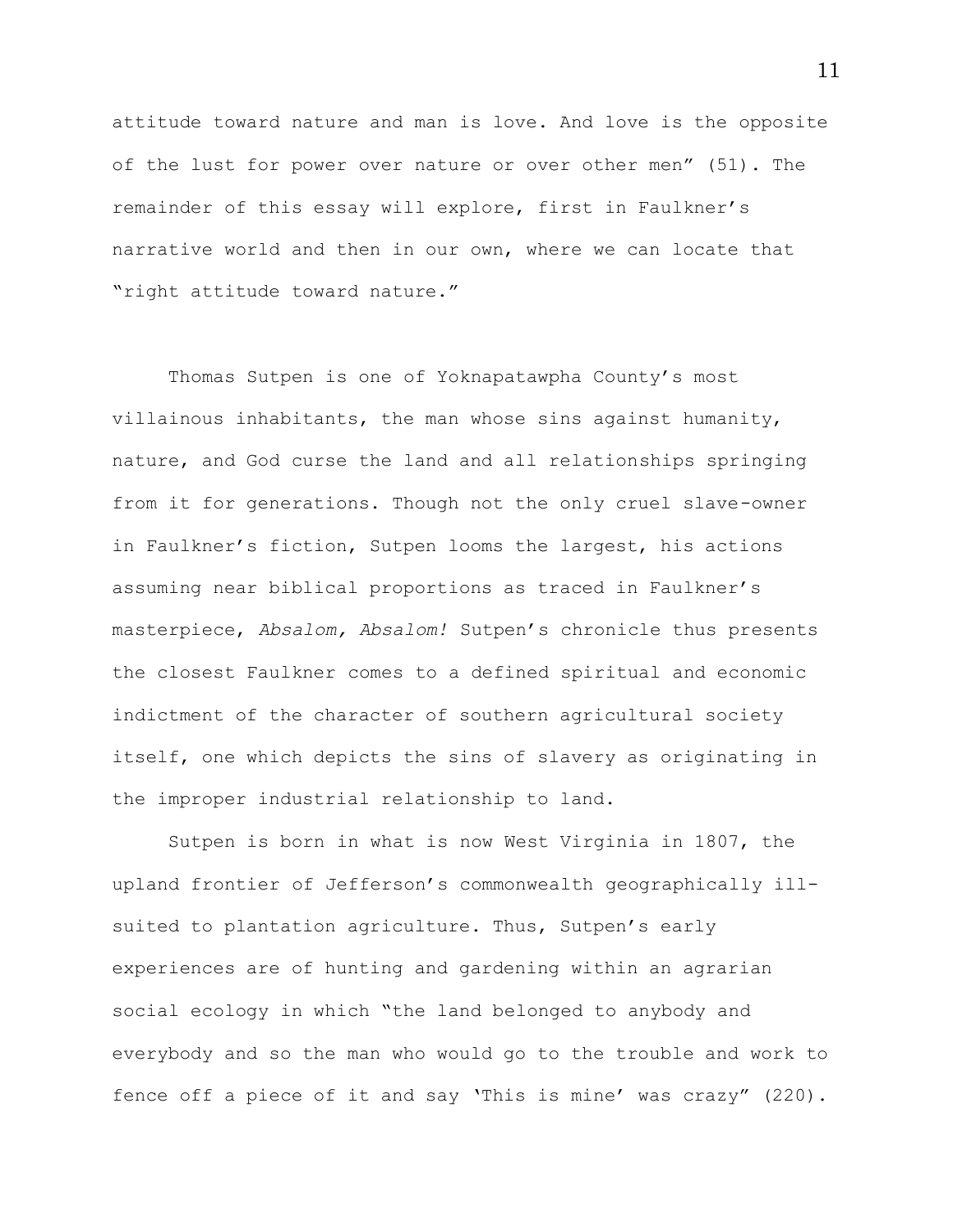Sutpen's economic lifestyle accords to an agrarian logic in which "man" and "land," "Indian" "fire" and "rifle" exist equally together in the same ecological mesh, each actant vying for survival through energy, violence, and luck. The concept of ownership is thus foreign to Sutpen; his family can't comprehend "the vague and cloudy tales of Tidewater splendor that penetrated even his mountains" because "only a crazy man would go through the trouble to take or even want more than he could eat or swap for powder and whiskey" (221). Though Quentin's prelapsarian description of Sutpen's West Virginia is less historical reality than a conjured agrarian ideal—Sutpen's West Virginia is as foreign to Quentin as the Tidewater was to Sutpen—its emphasis on the issue of ownership highlights the way social mores accord to ecological-economic relationships. Just as the description of Eden in Genesis lasts only a few short verses, so the family quickly "tumbled head over heels back to Tidewater by sheer altitude, elevation and gravity, as if whatever slight hold the family had had on the mountain had broken" (222). Entering the Tidewater, Sutpen's family relinquishes "whatever slight hold" they had on the land, opening up the possibility of new social relationships unmoored from firm ecological attachment.

Sutpen's "fall" into Virginia's industrial Tidewater emphasizes the total difference between that place and his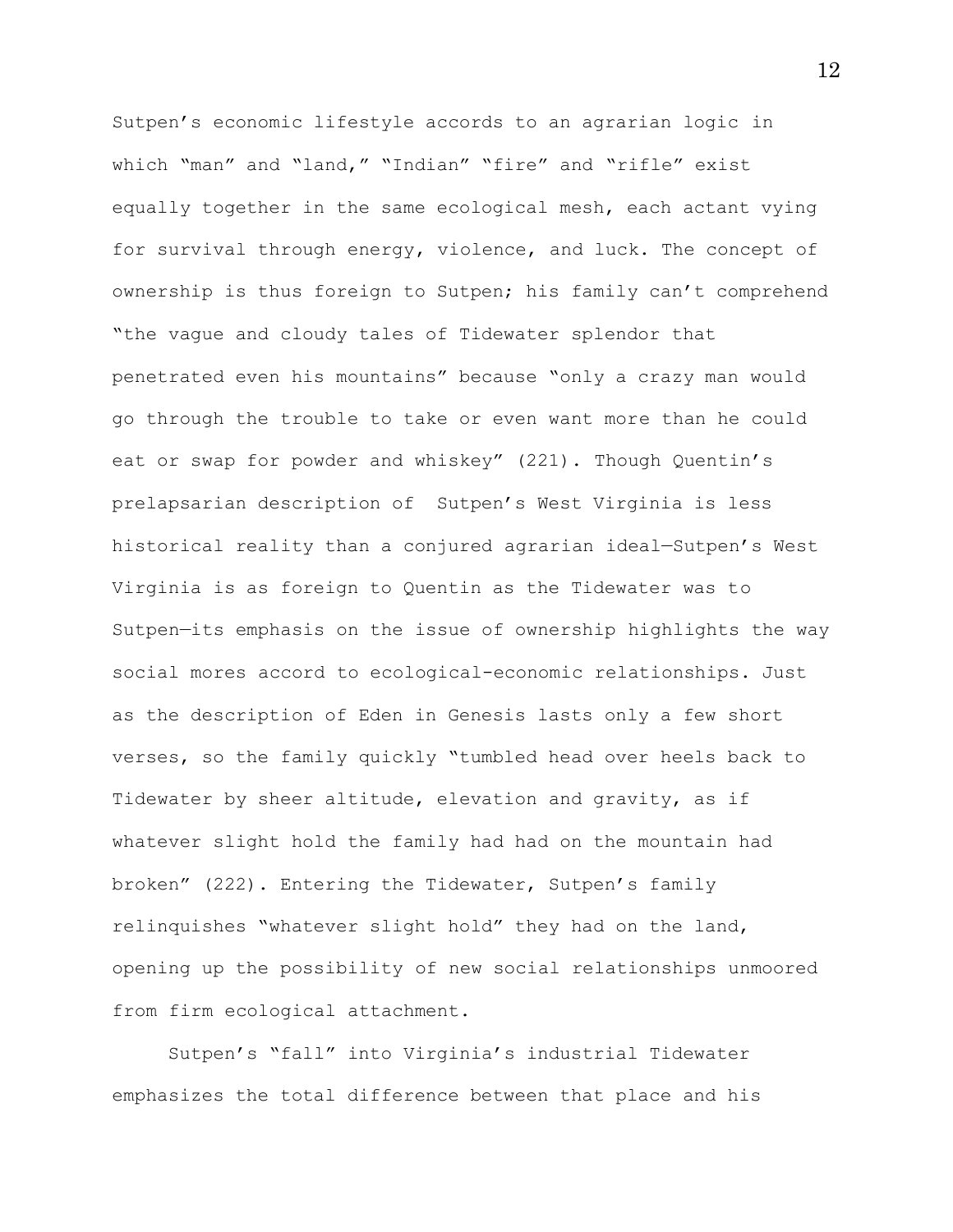mountain home, a difference not only of geography and economy but of ecological logic itself. The classless ideology into which he was born precludes understanding of a society in which the class and racial distinctions required by plantation agriculture shape the entire ecology of a "country flattened out now with good roads and fields and niggers working in the fields while white men sat fine horses and watched them" perform drudging labor "brutish and stupidly out of all proportion to its reward: the very primary essence of labor, toil, reduced to its crude absolute" (225, 236). Labor has no purpose within the Tidewater for those that perform it. This separation of the act of labor from its results is the essence of the industrial relationship, and sustaining that separation requires a division between classes and/or races. "You knew that you could hit [blacks, Sutpen] told Grandfather, and they would not hit back or even resist. But you did not want to, because they (the niggers) were not it, not what you wanted to hit" (230). What Sutpen wanted to hit were the attitudes of hate and resentment toward land, nonhumans, and humans that sustained the industrial Tidewater ecology. But the very logic of that system precludes that recognition, and Sutpen's Tidewater experience instead culminates in an ontological "explosion" (238). "To combat them," Sutpen discovers within the industrial idea, "you have got to have what they have that made them do what the man did.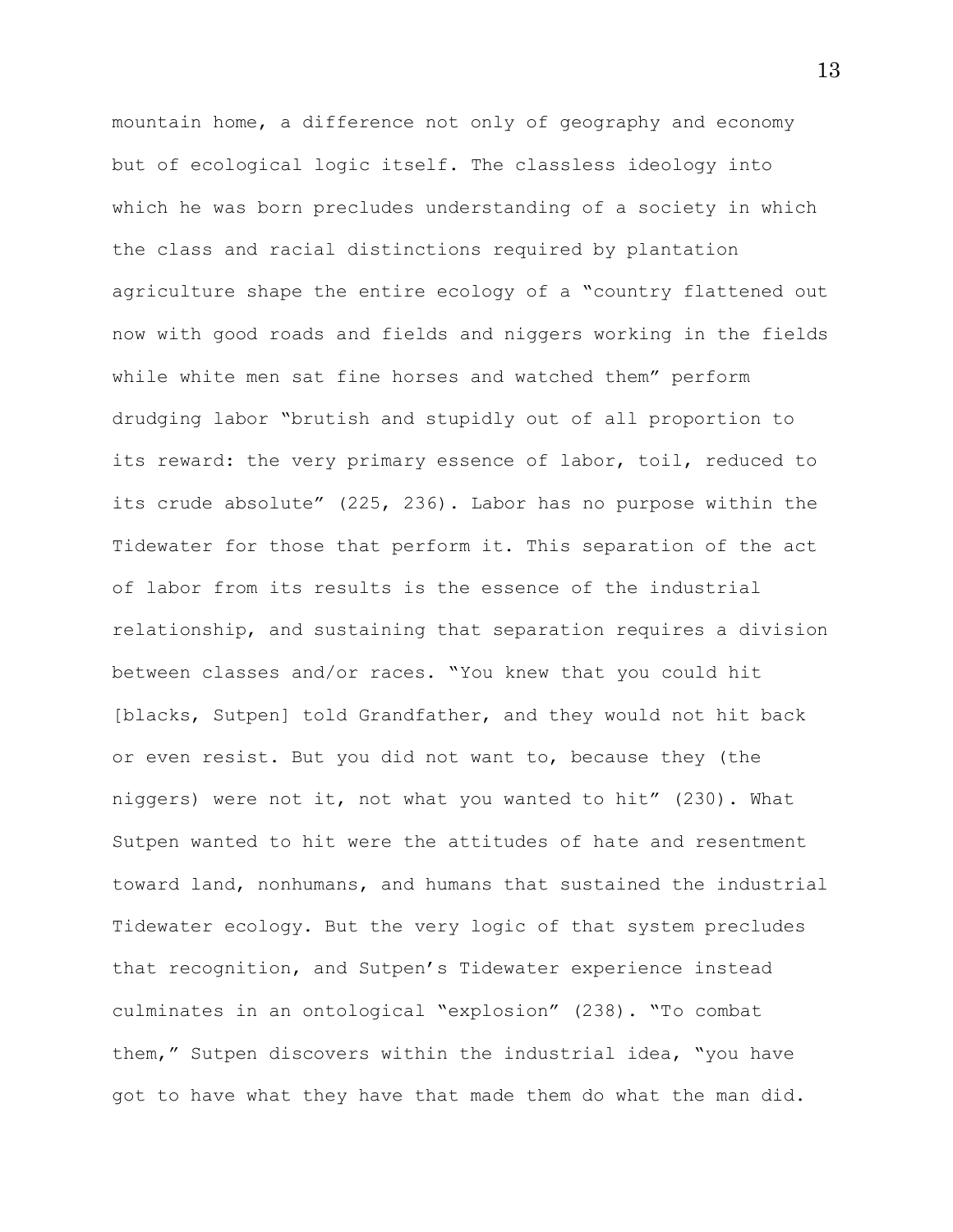You got to have land and niggers and a fine house to combat them with" (238). As the Nashville Agrarians articulate, industrial ecology is enmeshed with a modern system of logic that engenders and sustains it, and permits no alternative. Sutpen's explosive realization is a total ontological revision, a loss of the nonmodern logic of his agrarian origins and an acceptance, instead, of the industrial ideology. Within that logic, there is only one path to success: material accumulation in the capitalist model, a path which requires the subjugation of land and human.

The only thing that can break the strong historical cords of industrial ecology is fostering new relationships not merely with other humans*,* but to the land as well. *Absalom!* is full of characters who attempt to break the cycle of resentment through empathetic appeals to their human compatriots—Miss Coldfield being the clearest example—yet the entrenched industrial logic of strict humanist, classist, and racist divisions block their efforts. This situation can only be altered through a fundamental change to the underlying ecological operations of the Sutpen plantation, and the only force large enough to effect such a disruption in the novel is the Civil War. Sutpen and his slaves are then absent, and the financial ties which enable the plantation's normal industrial operations are interrupted. This leaves "Judith and Clytie making and keeping a kitchen garden of sorts to keep them alive" (124). All members of the household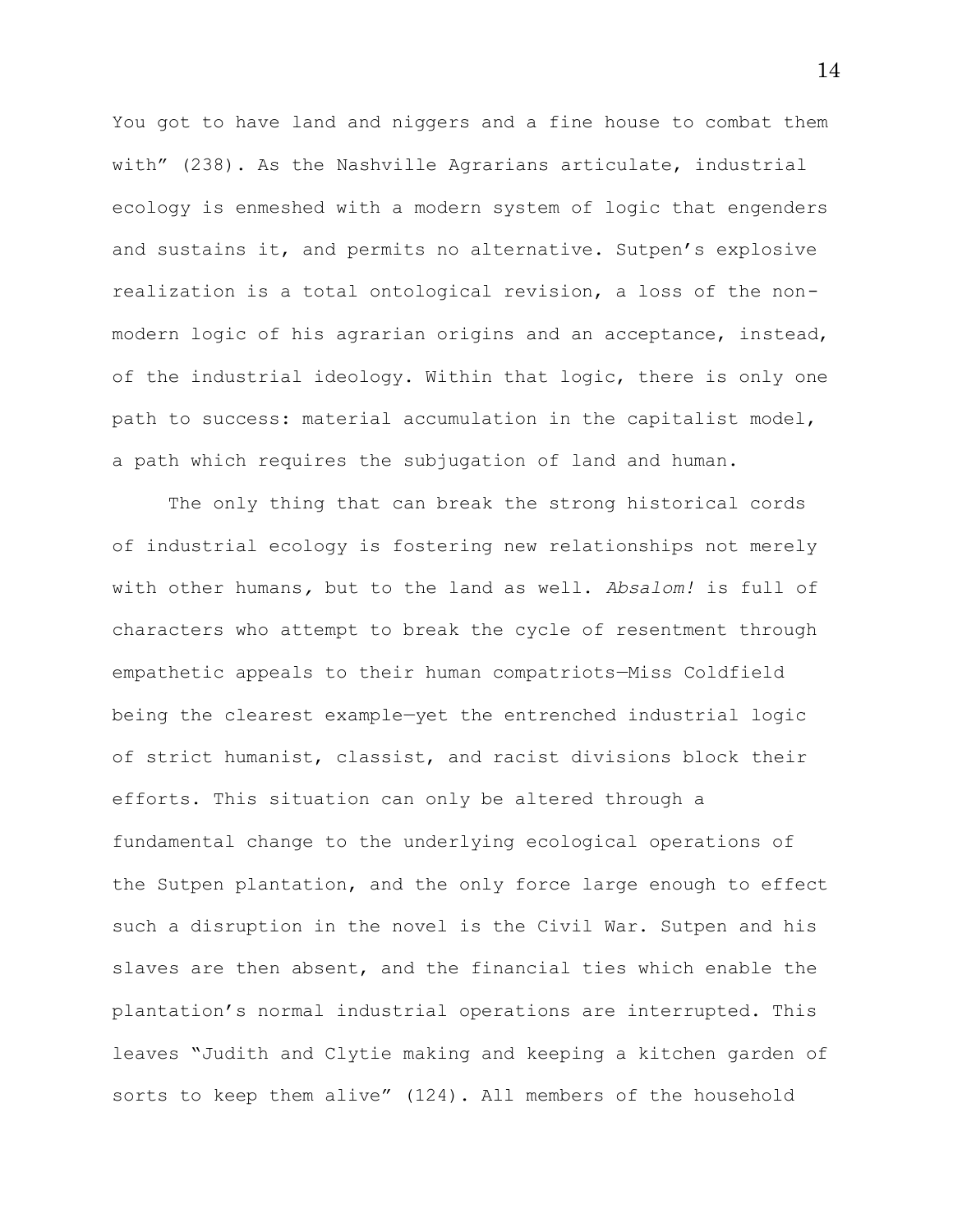must now participate in ecological interactions such as "plowing corn and cutting winter wood" that the antebellum plantation economy relegated along class and racial lines (125). And social changes accompany these shifts in ecological-economic relations. Wash Jones, "who until Sutpen went away, had never approached nearer than the scuppernong arbor behind the kitchen," is permitted to "even enter the house now" (125). Judith, Clytie, Rosa and Wash

grew and tended and harvested with our own hands the food we ate, made and worked that garden just as we cooked and ate the food which came out of it: with no distinction among the three of us of age or color but just as to who could build this fire or stir this pot or weed this bed or carry this apron full of corn to the mill for meal with least cost to the general good in time or expense of other duties. It was as though we were one being, interchangeable and indiscriminate, which kept that garden growing, spun thread and wove the cloth we wore. (155)

Since in the course of the shared labor of this war-time existence "flesh [must] touch with flesh," so it requires "the fall of all the eggshell shibboleth of caste and color too" (139). This new agrarian ecology engenders, in reverse order to Sutpen's fall, a re-apprehension of the non-industrial ontology he left in the mountains. Georgic labor reveals the essential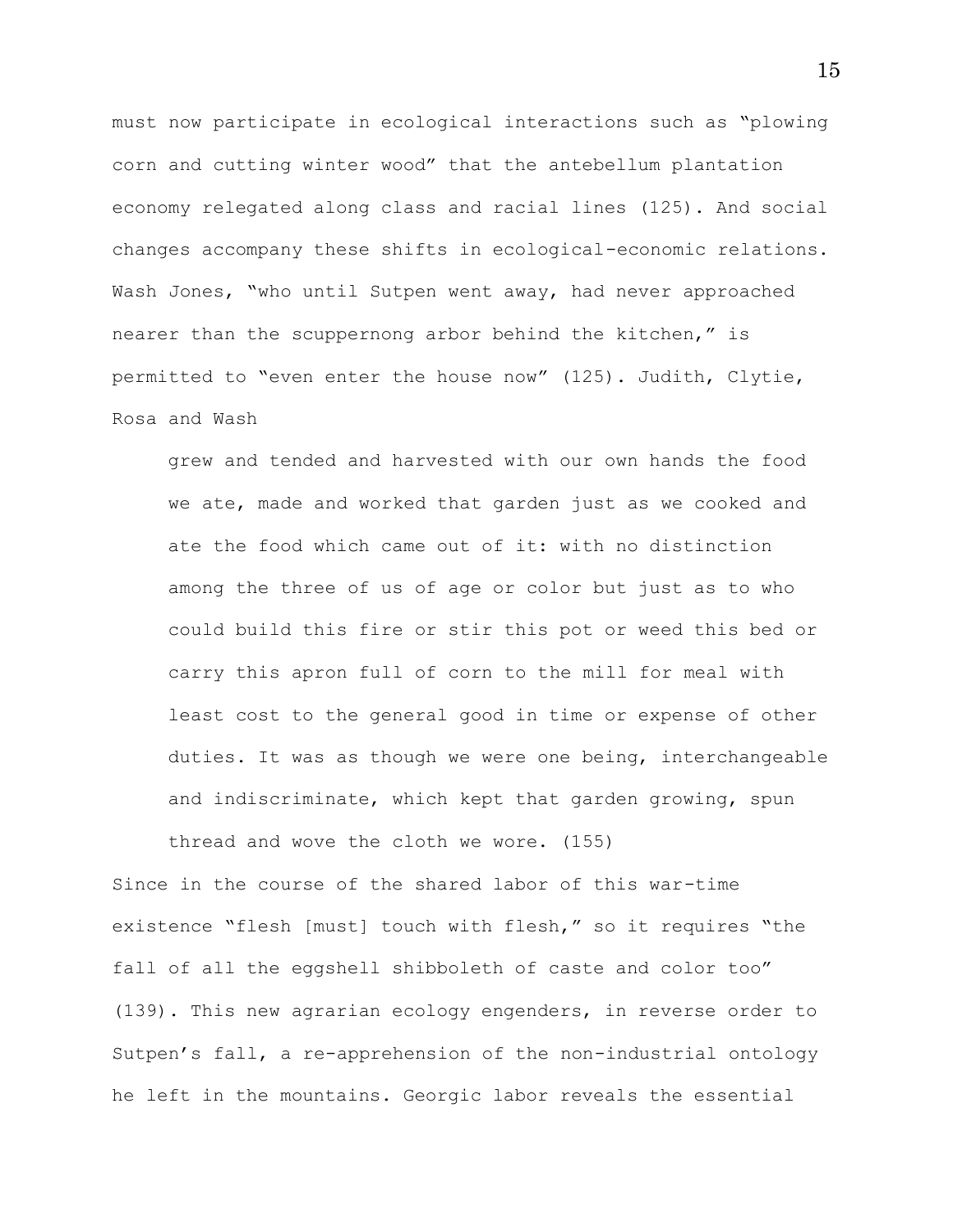connection between human and land, between Judith and Clytie and the plants that make them and the soil that builds the plants and the sun the warms the soil. Direct activity in this entire process—rather than the compartmentalization industrialism requires, with some merely consuming while others live merely to perform the most drudging tasks of production—inculcates apprehension of the "one being, interchangeable and indiscriminate" of race, class, human or nonhuman status, that comprises the energetic pulse of the earth. The war-years are no Edenic paradise, just as Sutpen's life in West Virginia was not agrarian ecologies do not allow much time for human indolence or luxury—yet it is relatively lacking the racist and classist resentment fostered by the plantation system. But when Sutpen returns, he does "not even pause for breath before undertaking to restore his house and plantation as near as possible to what it had been," and thus industrial ecology re-emerges, rendered only slightly less extreme by the shift from slavery to sharecropping, and the cycle of racial and class-based resentment continues (160).

Yet, elsewhere in his fiction, Faulkner depicts characters able to sustain agrarian ecologies over longer periods of time. M.E. Bradford, a student of the Nashville Agrarian Donald Davidson, re-centers Faulkner's world on the yeoman farmer rather than the planter, claiming that "no group of characters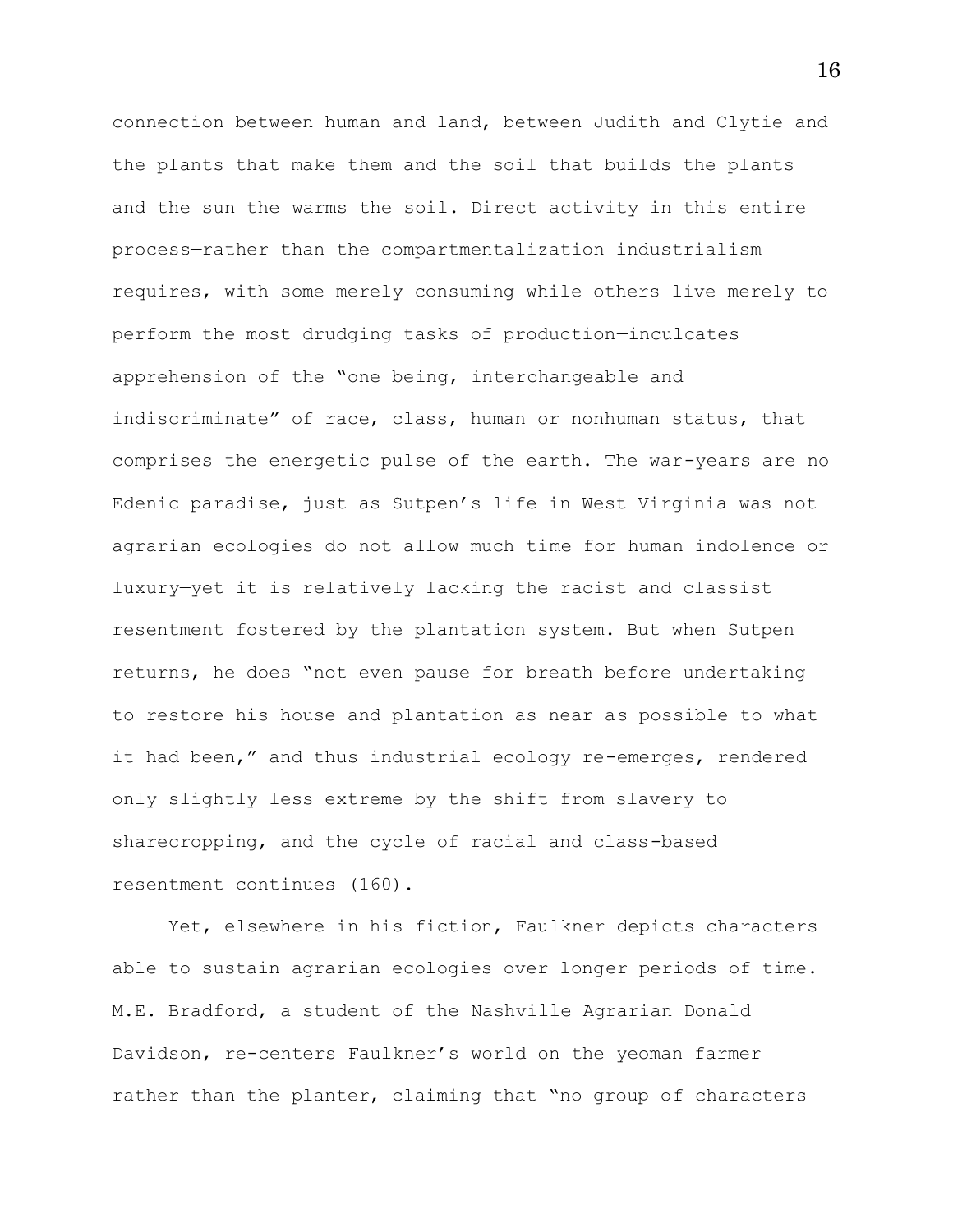in the Yoknapatawpha Cycle offers more insight into the human qualities which Faulkner most admires than do his yeoman farmers" (29). The most notable of these is the MacCallum clan, who feature most prominently in Faulkner's first foray into Yoknapatawpha County, *Flags in the Dust*. The novel surveys the region's ecology across a continuum of industrial to agrarian landscapes: from plantation to town, sharecropping farm to independent farmstead. Representing the latter setting, the MacCallums inhabit the land of "smaller croppers with their tilted fields among the hills" northeast of Jefferson (288). They own their own land, raise crops and hunt for their own consumption and small trade, and measure value less in transferability and more in use, because their daily economy resides more directly with the extractive processes that sustain it. Whereas the Sartorises of *Flags* exist in a "cage" of "civilized" customs, the economic lifestyle of the MacCallums appears to be little separated from their environment (71). And this agrarian ecology, entailing as it does continual and substantive interaction and interdependency, extends to respect for fellow humans. Though Bradford's focus on the yeoman allows him to elide issues of race in the South, it is important to note that the MacCallums and other yeomen farmers of Yoknapatawpha do not own slaves before the war and employ no exploited tenants afterward precisely because those exploitative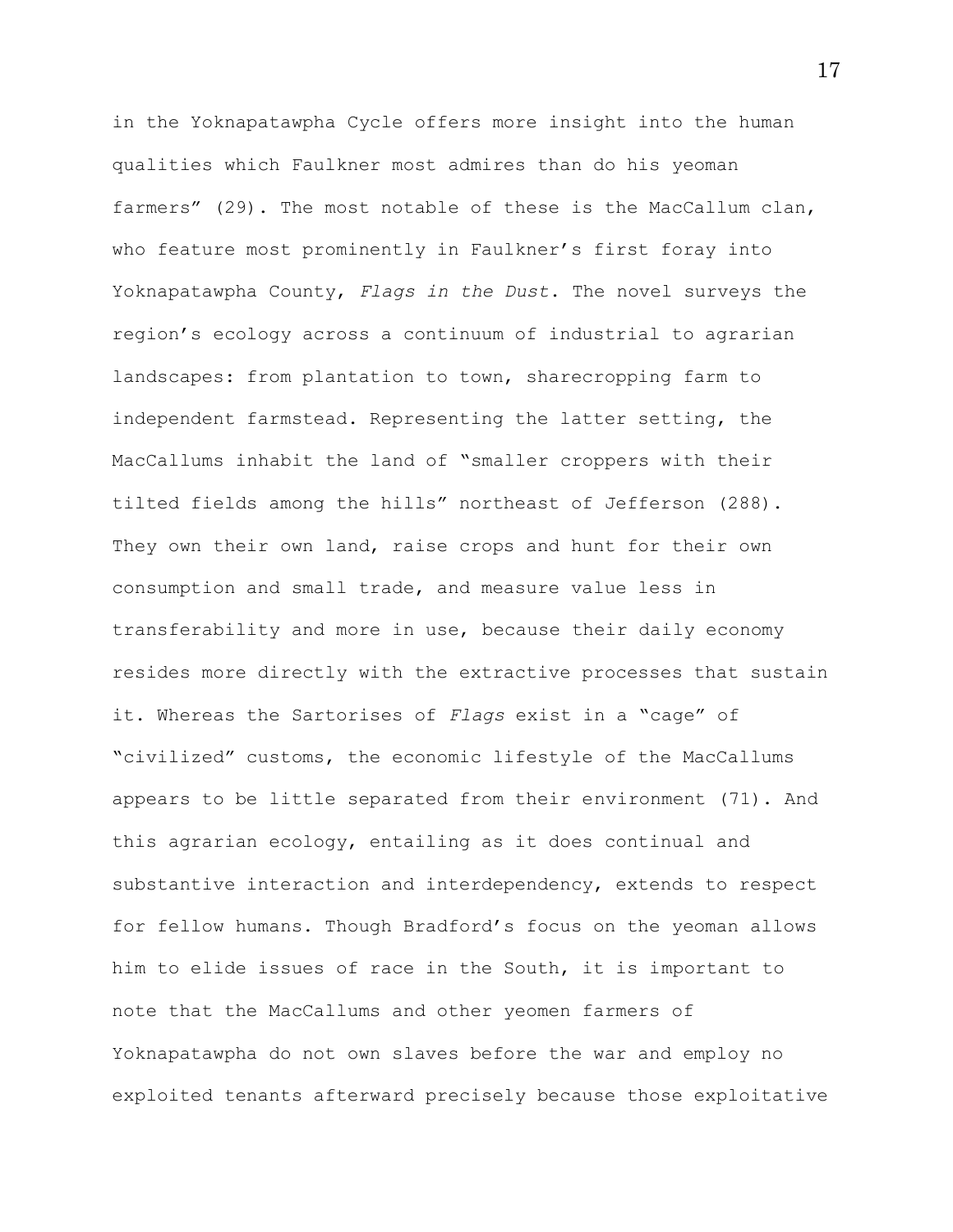relationships are not consistent with their agrarian economic ecology.<sup>5</sup>

That Faulkner chose the hilly upland to the northeast of Oxford as the site of his own Greenfield Farm, which he bought in 1938, suggests perhaps best his approval of the area's economic-ecology. Managed primarily by his brother and worked by black tenant laborers, the farm was relatively diversified, raising corn, cotton, hogs, horses, and, most importantly to Faulkner, mules, which at the time represented resistance to encroaching agricultural mechanization (Fargnoli 399). Mules, he writes in *Flags in the Dust*, remain "more than any other one creature or thing … steadfast to the land when all else falter[s]," a statement perhaps revealing of Faulkner's own (agri)cultural goals, given his farm rarely turned a profit and yet was noted for its good treatment of tenants and the land (*Flags* 289, Fargnoli 399).

Though the legacy of the Sutpens and the example of the MacCallums suggest that non-industrial, agrarian ecologies actively resist racist attitudes and violence, they do not address whether there is any conceivable way to enact the more egalitarian ecological ontologies of agrarian life within the confines of a space laden with the legacy of racial hatred perpetuated by industrialism. This reflects one of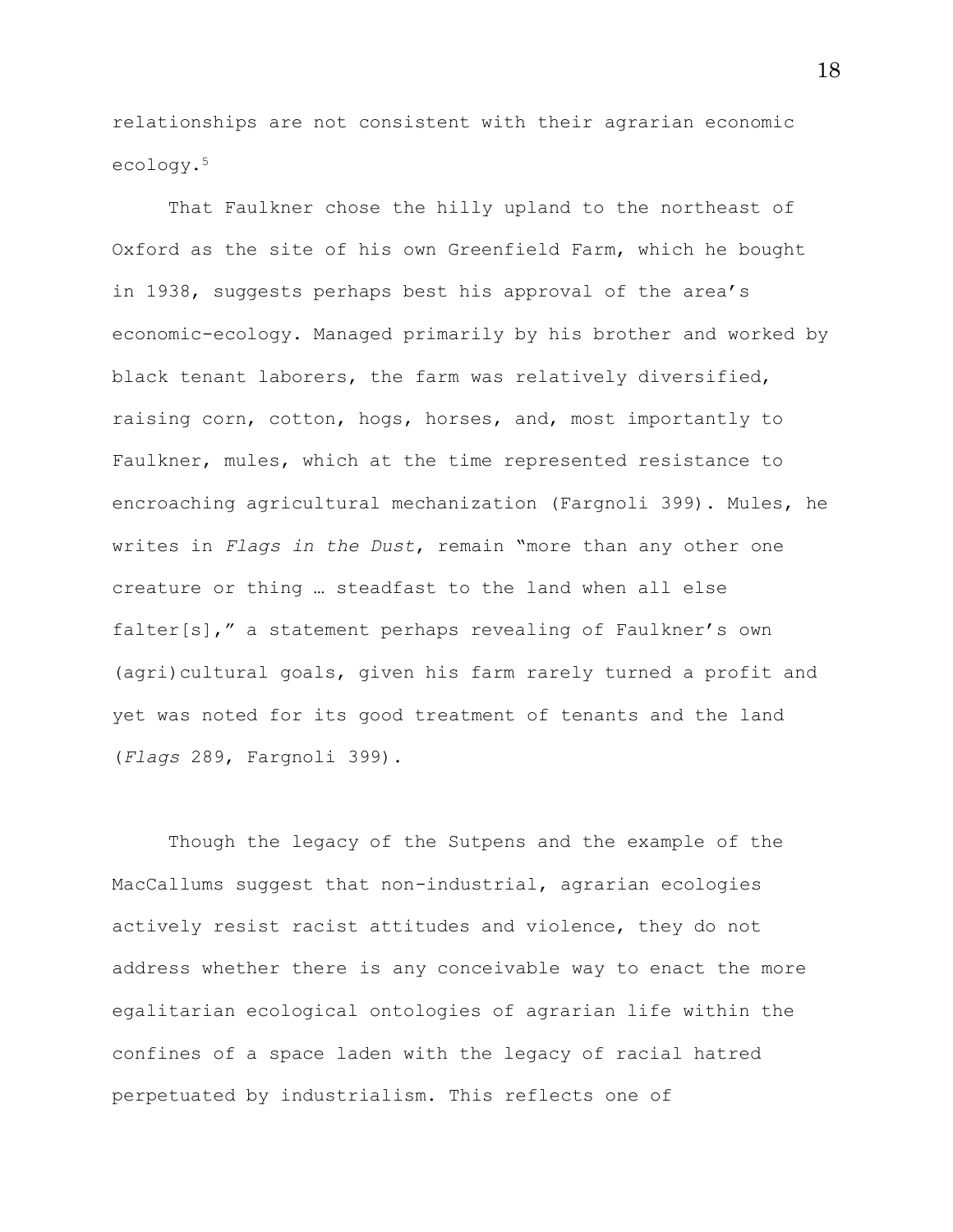ecocriticism's most pressing questions: how can an individual or community economically practice a biocentric ethic? What would such an economy look like? Unfortunately, this question has been largely neglected by ecocriticism, first in a reverence for an impossibly non-economic wilderness, and more recently in calls for environmental justice that privilege the representation of problems over envisioning solutions, which are too often assumed will come through reforms of intrinsically industrial institutions.<sup>6</sup> Ecocritical treatments of Faulkner reflect this problem, in that they tend to focus narrowly on the wilderness retreats of *Go Down, Moses*, at the expense of the plantation and town ecologies much more prevalent in and economically important to both that novel and to the rest of Faulkner's world.<sup>7</sup> A large part of this problem is due to the literary-critical skepticism of the very term "agrarianism" in the wake of the Nashville group. The MacCallums are as neglected in ecocritical treatments of Faulkner as agriculture is in ecocriticism more broadly, despite the profound influence of agrarian thinking both in Faulkner's south and in our current environmentalist movement.

Yet ecocriticism cannot merely pivot to endorsement of some agrarian ideal. While the MacCallums succeed in living a good life relatively free of racist social structures and actions, they are able to do so only by isolating themselves from broader human society. Regardless, the majority of us today cannot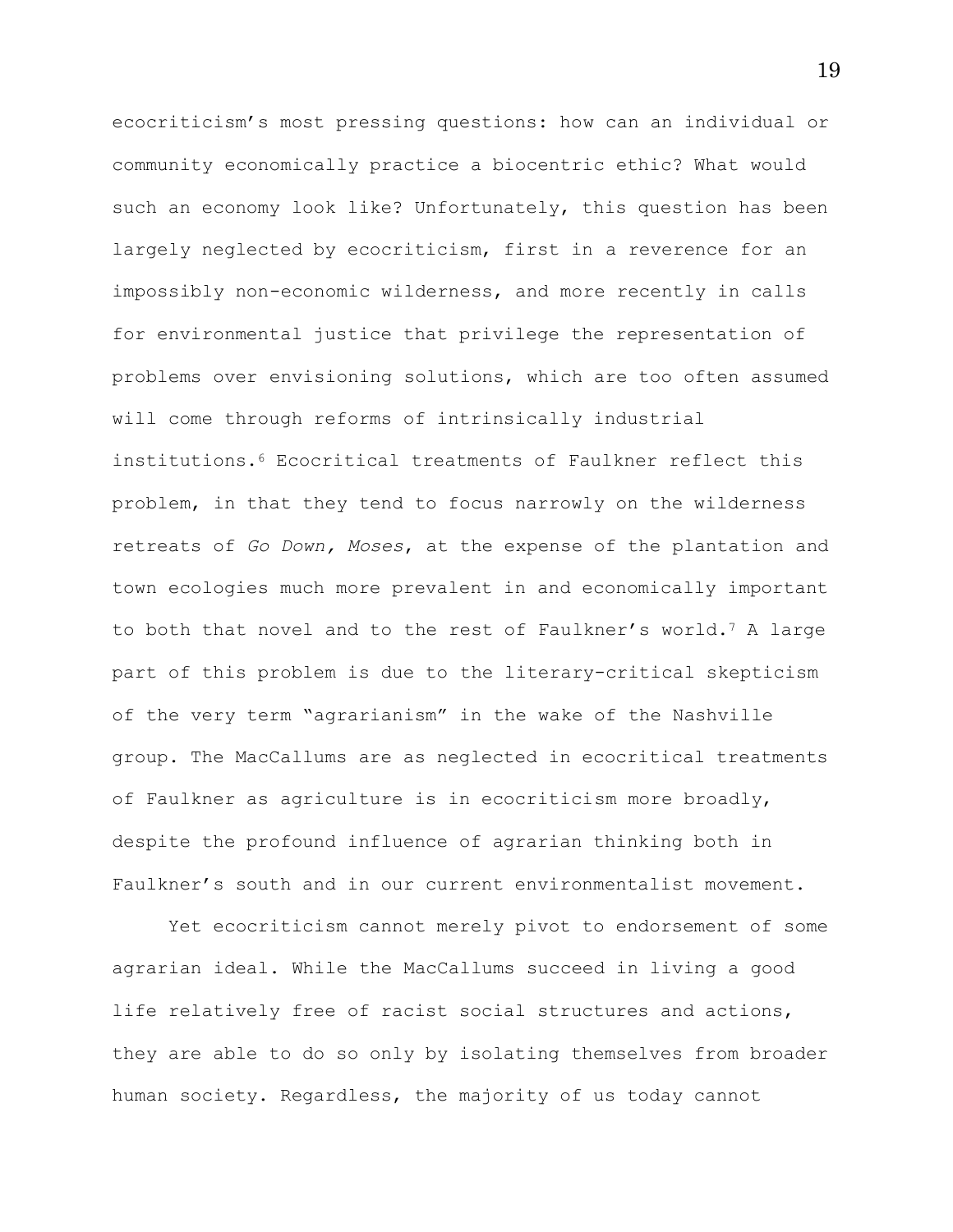simply become yeoman farmers, for, as in the days of Faulkner and the Nashville Agrarians, the very structure of industrial economics resists such a possibility. Faulkner's fiction does not linger in the agrarian MacCallum place, because even at the beginning of his writing career that way of life was already disappearing. More relevant to the American experience are then and now Faulkner's industrial settings of town and plantation, where residents are forced to grapple with the legacy of slavery in the face of a new hyper-industrial age. Faulkner's greatest artistic interrogation of the racial legacy of southern agriculture, *Go Down, Moses*, deals directly with this problem, depicting multiple generations of the McCaslin family attempting ethical action, while—like the vast majority of Americans today already being implicated in slavery or its ongoing legacy.

As Granville Hicks puts it, Buck and Buddy McCaslin "seem to be introduced for the express purpose of permitting Faulkner to say something about not only slavery and the Negro but economics in general" (278). For Faulkner writes that Buck and Buddy

not only possessed, but put into practice, ideas about social relationships [and] about land. They believed that land did not belong to people but that people belonged to land and that the earth would permit them to live on and out of it and use it only so long as they behaved and that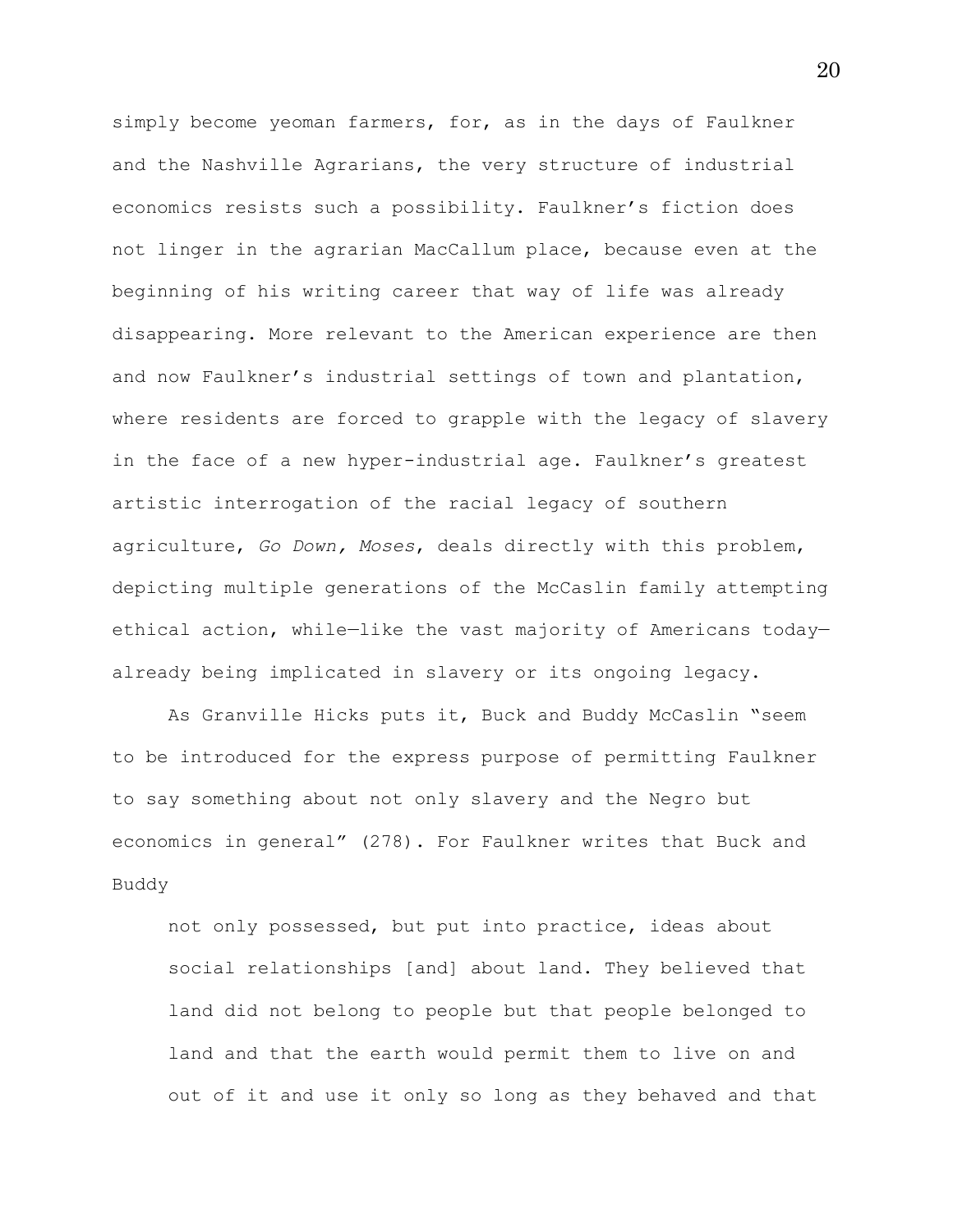if they did not behave right, it would shake them off just

like a dog getting rid of fleas. (*Unvanquished* 43) This statement, and similar ones made later in *Go Down, Moses*, are the essence of Faulkner's agrarian belief, and would likely meet with agreement from most of the Nashville group. Yet Faulkner surpasses their understanding in the extent to which he makes Buck, Buddy, and later Isaac recognize the plantation agriculture of the South as not an agrarian, but an industrial ecology which must be not lamented but challenged. Thus, Buck and Buddy turn their father's mansion into slave quarters, live themselves in a two-room cabin, and develop a complex "system of bookkeeping" by which slaves may purchase their freedom through work (*Unvanquished* 43). This system succeeds in rendering the ecology of the McCaslin plantation less industrial, but because it still relies economically on large-scale monocultural production of a cash crop, it must retain some industrial elements, including the racist attitudes that permit slavery and exploitation. Later, their nephew Isaac recognizes that Buck and Buddy's adjustment of human relationships is not sufficient to eradicate the spectre of racism, and he extends their actions into the ecological realm. The problem, Isaac realizes, is the industrialized agricultural ecology their plantation requires: so long as the land is treated as a disposable site for profit extraction, so will be humans. Hence, he famously repudiates his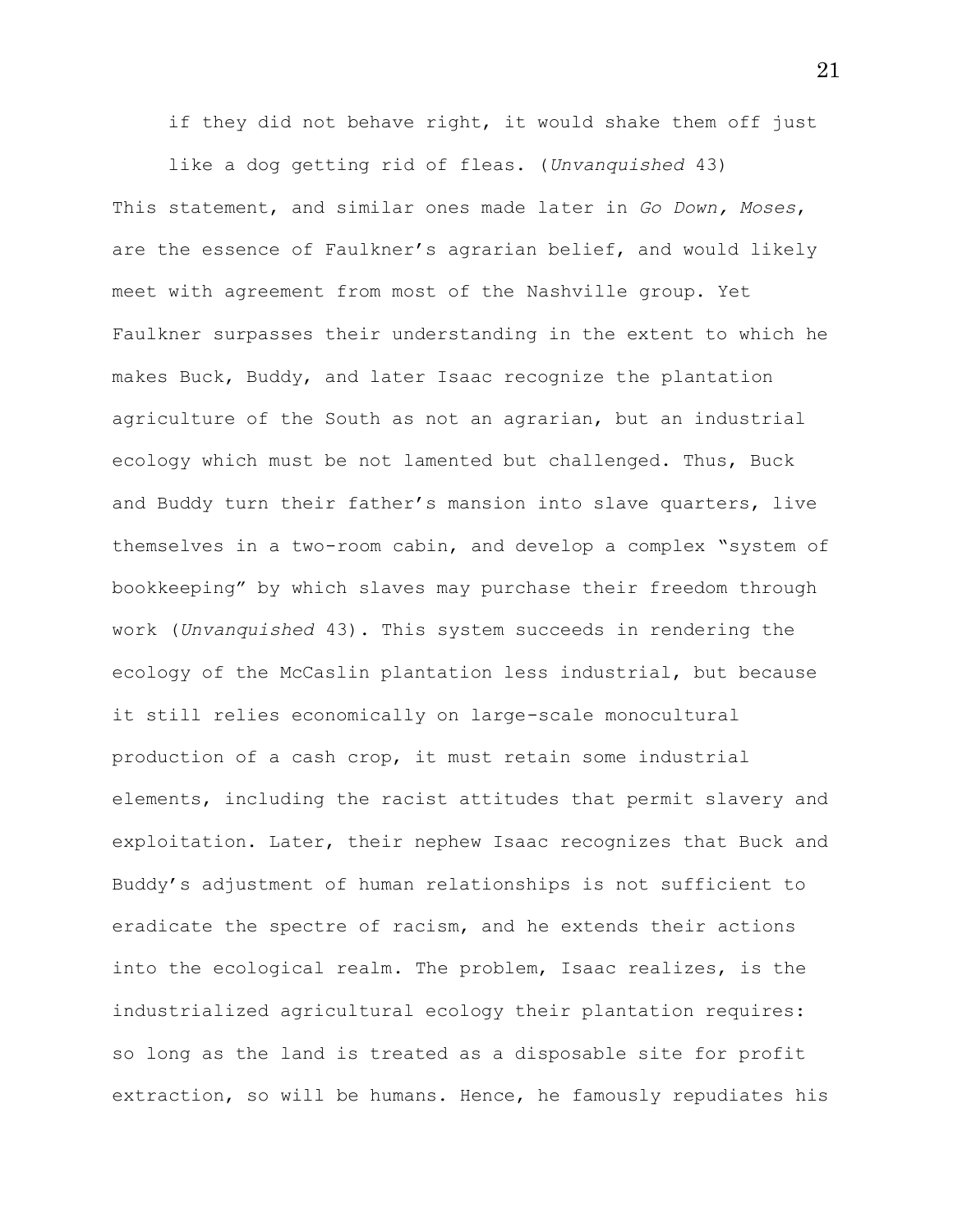inheritance of the McCaslin plantation and foregoes all acts of ownership and industrial interaction. Many recent readers, such as ecocritic Robert Myers, suggest Isaac "retreats into escapism, rejecting his ethical obligation to manage the land and the people on it"  $(660)$ .<sup>8</sup> Yet such responses frequently arque from industrialist logic. Myers, for instance, cites a conflated land-and-people (implicitly, black people) as something which must be hierarchically managed either by Isaac, his relatives, or some other powerful human actor. An agrarian mind instead views land as an ecology of equally active and respectable human, plant, animal and mineral beings with whom an ethical individual must civilly negotiate. By recognizing the industrial structure of the plantation system precludes such negotiation, and seeking to construct alternate economic relationships beyond it, Buck, Buddy, and Isaac are to varying degrees able to represent agrarian belief and action in more just and effective ways than do the Nashville Agrarians.

But I do not intend to sanctify these characters as ideal ethical actors. Indeed, precisely what allows Faulkner's agrarian vision to surpass that of the Nashville group is his fictive wallowing in the depths of human moral ambiguity. No action can be entirely good, but where Buck, Buddy, and Isaac do succeed is in recognizing their complicity in unethical arrangements and seeking to ameliorate the effects of their own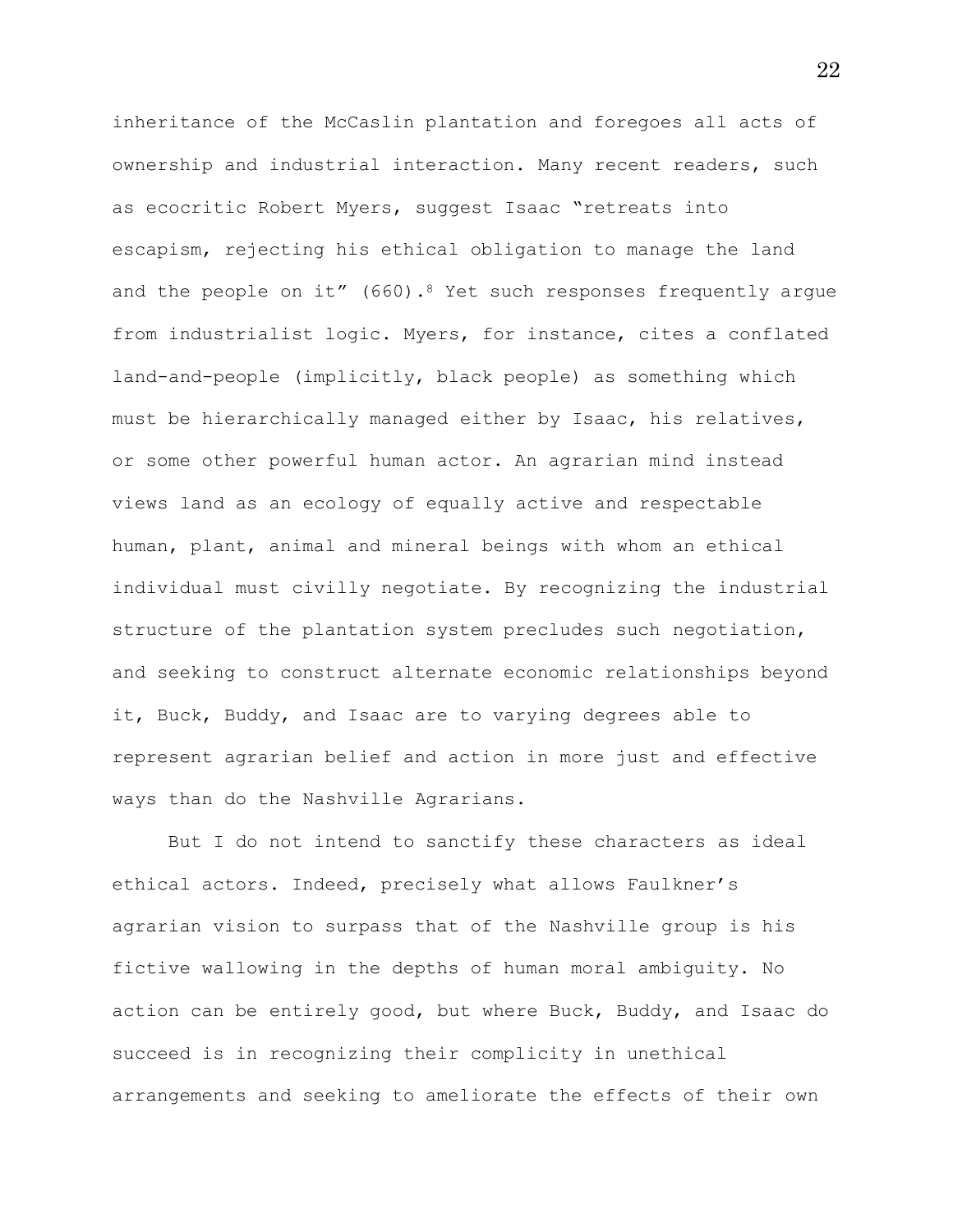actions and lifestyle within the confines of the industrial ecology in which they are inevitably enmeshed. It is in advocating this response to modernity when the Nashville Agrarians are at their best. As Andrew Lytle writes, "until [the small farmer] and the agrarian West and all the conservative communities across the United States can unite on some common political action"— which seems even more unlikely today than in 1930—"he must deny himself the articles the industrialists offer for sale" (244). Rejection or reduction of industrial consumption in favor of local or home production is effective agrarian activism because it adjusts an individual's ecologicaleconomic connection to the land itself. This strategy can be extended to viewing one's financial interactions as ethical ones, and thus divesting personal and community capital from interests engaged in industrial exploitation of any beings.

Too often does environmentalist activism rest on the premise that widespread adoption of a the sort of biocentric, ecological paradigm it advocates will lead to positive economic change. This political strategy of consciousness raising elides the extent to which all consumers in an industrialized society remain the beneficiaries of continuing industrial exploitation of marginalized beings by suggesting that merely denouncing the idea of exploitation, or the racism that serves so often as its social arm, is activism enough. Finding fault first in others—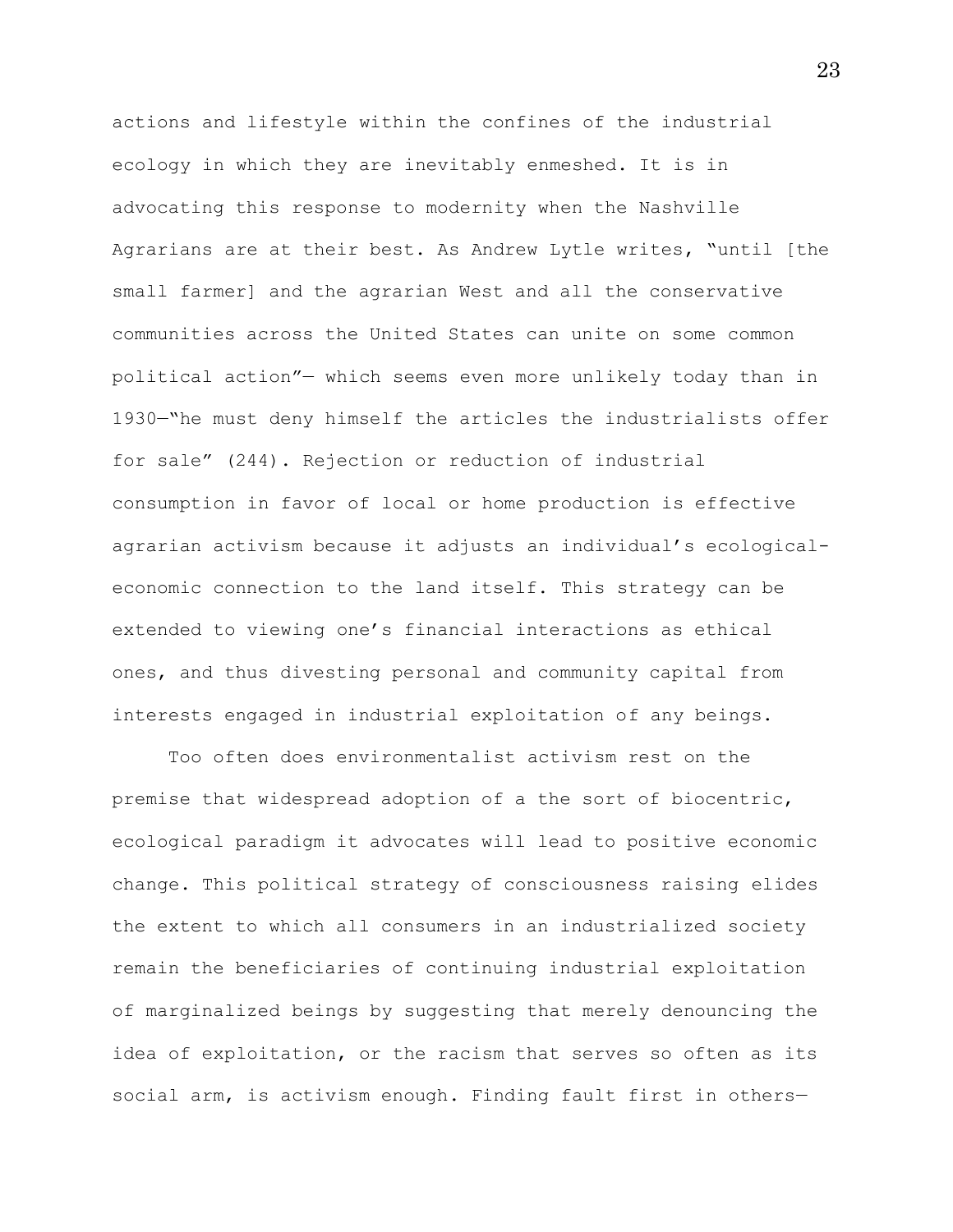for instance, in Nashville Agrarianism for the racism of some of its speakers—distracts from one's own necessary implication in racist social structures as a twenty-first-century economic citizen of the "developed" world. Buck and Buddy do own slaves, and that is undoubtedly wrong, but today's readers of this essay are also likely wearing some item of cotton clothing purchased at an artificially low price subsidized by foreign exploitation of people and place, and that is wrong, too. An agrarian ecological vision finds fault first within one's own enmeshment within the industrial order, and acts first to adjust one's home and local economy to resist social and environmental injustice. A failure to do this is ironically the Nashville Agrarians' largest problem: they do not recognize the plantation ecology they idealize is implicated in the very industrial systems they critique. Ecocriticism can learn from this mistake by turning attention to the economic implications of its cultural critique, and by heeding the agrarian imperative to live out economically one's ecological vision.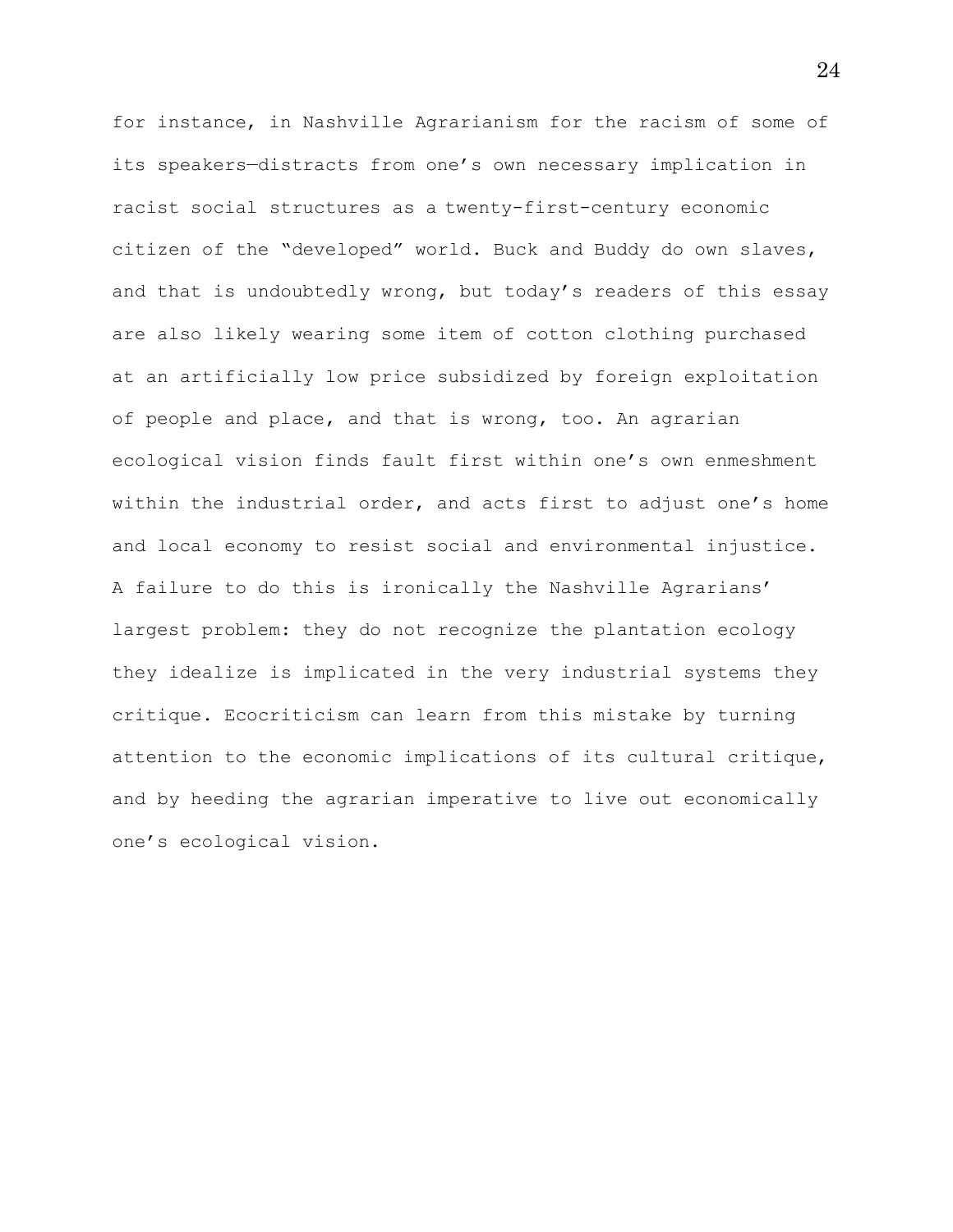Works Cited

Berry, Wendell. "The Whole Horse." *The New Agrarianism*, edited by Eric Freyfogle. Island Press, 2001. Bradford, M.E. "Faulkner's 'Tall Men.'" *South Atlantic Quarterly*, vol. 61, 1962, pp. 29-39. Buell, Lawrence. "Faulkner and the Claims of the Natural World." in *Faulkner and the Natural World,* UP of Mississippi, 1999, pp. 1-18. Brooks, Cleanth. "Faulkner and the Fugitive-Agrarians." *Faulkner and the Southern* Renaissance, edited by Doreen Fowler and Ann J. Abadie, UP of Mississippi, 1982, pp. 22-40. Conkin, Paul. *The Southern Agrarians.* The University of Tennessee Press, 1988. Crèvecoeur, J. Hector St. Jean de. *Letters from an American Farmer*. Oxford University Press, 1998. Fargnoli, Nicholas, Michael Goley and Robert Hamblin. *A Critical Companion to William Faulkner.* Facts on File, 2008. Faulkner, William. *Absalom, Absalom!* Vintage Books, 1972. —. *Flags in the Dust.* Vintage International, 2006. —. *Go Down, Moses*. Modern Library, 1970. —. *The Unvanquished.* Vintage International, 1990. Fox-Genovese, Elizabeth, and Eugene D. Genovese. "M.E. Bradford's Historical Vision." *A Defender of Southern*  Conservatism, edited by Clyde N. Wilson, U of Missouri P, 1999, pp. 78-91. Harrington, Gary. "The Destroyers in *Go Down, Moses.*" *ISLE*, vol. 16, no. 3, 2009, pp. 517-524. Hicks, Granville. "Faulkner's South: A Northern Interpretation." *The Georgia Review*, vol. 5, no. 3, 1951, pp. 269-284. Horrocks, Sam. "Planting-out after *Blithedale*: Transcendental Agrarianism and Ecocritical Economy." *Resilience.* 4.1 (2017): 44-59. Kirby, Jack Temple. *Rural Worlds Lost.* Louisiana State UP, 1987. Major, William. *Grounded Vision.* U of Alabama P, 2011. Meriwether, James and Michael Millgate. *Lion in the Garden: Interviews with William Faulkner.* Random House, 1968. Myers, Robert. "Voluntary Measures: Environmental Stewardship in Faulkner's *Go Down, Moses*." *Mississippi Quarterly*, vol. 66, no. 4, 2013, pp. 645-668. Peters, John. "Repudiation, Wilderness, Birthright: Reconciling Conflicting Views of Faulkner's Ike McCaslin." *English Language* Notes, vol. 33, no. 3, 1996, pp. 39-46.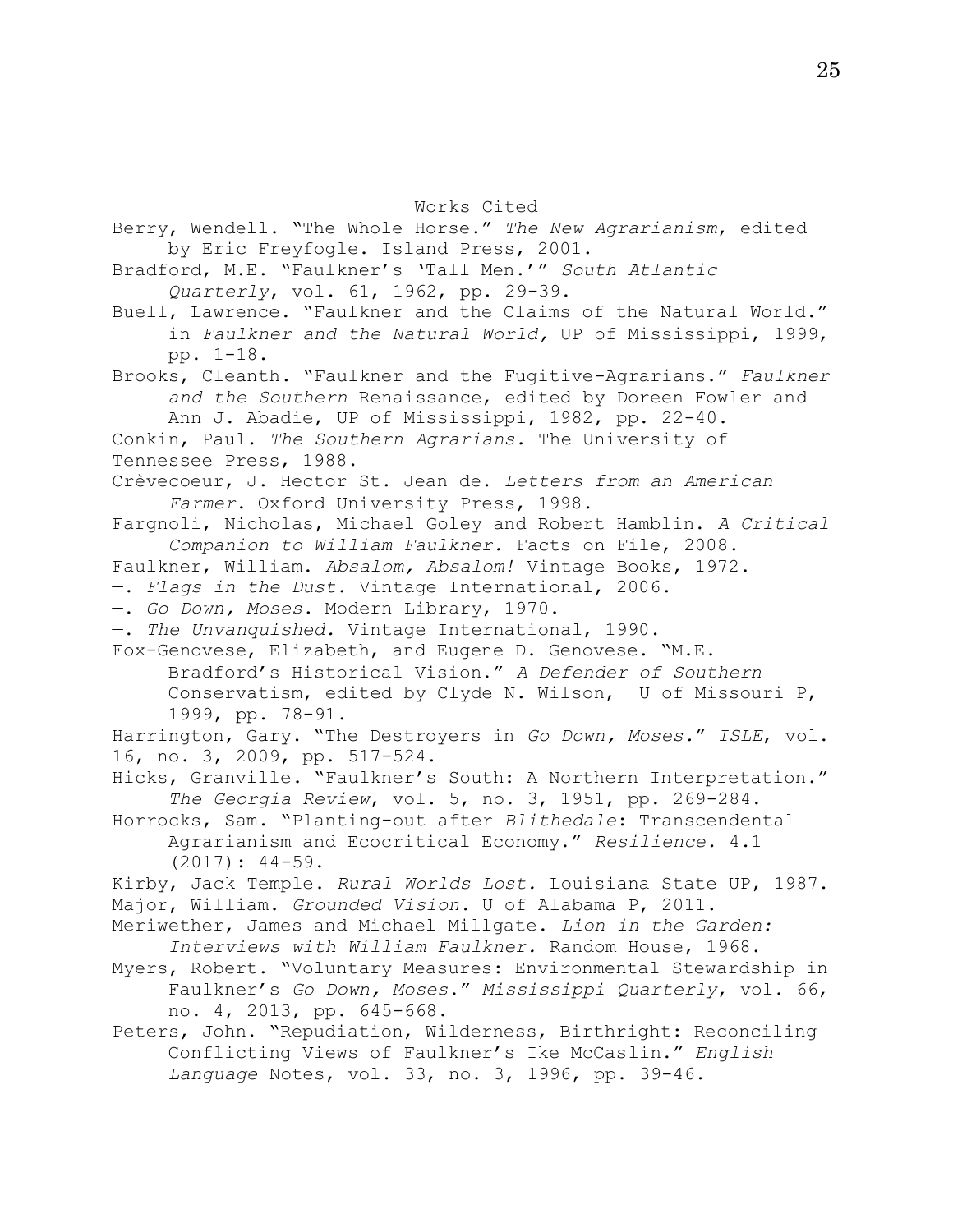Twelve Southerners. *I'll Take My Stand: The South and the Agrarian Tradition*. Baton Rouge: Louisiana State UP, 1977.

- Urgo, Joseph and Ann Abadie, eds. *Faulkner and the Ecology of the South.* UP of Mississippi, 2007.
- Vernon, Zachary. "'Being Myriad, One': Melville and the Ecological Sublime in Faulkner's *Go Down, Moses." Studies in the Novel*, vol. 46, no. 1, 2014, pp. 63-82.
- —. "The Problematic History and Recent Cultural Reappropriation of Southern Agrarianism." *ISLE,* vol. 21, no. 2, 2014, pp. 337-352.
- Warren, Robert Penn. *Faulkner: A Collection of Critical Essays.*  Prentice-Hall, 1966.
- Watkins, Floyd. "What Stand Did Faulkner Take?" *Faulkner and the Southern Renaissance*, edited by Doreen Fowler and Ann J. Abadie, UP of Mississippi, 1982, pp. 40-63
- Welling, Bart. "A Meeting with Old Ben: Seeing and Writing Nature in Faulkner's *Go Down, Moses.*" *Mississippi Quarterly*, vol. 55, no. 4, 2002, pp. 461-496.